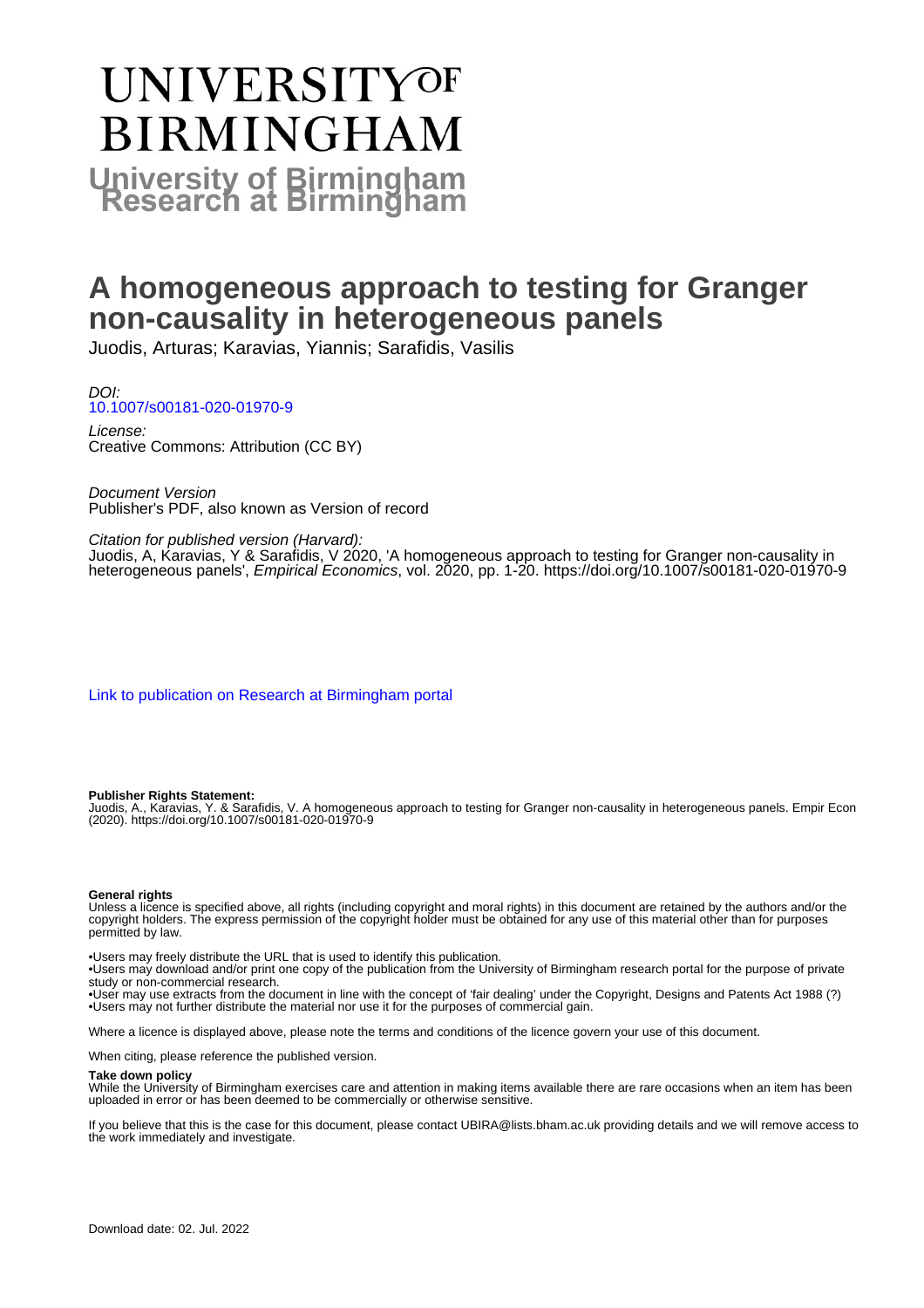

## **A homogeneous approach to testing for Granger non-causality in heterogeneous panels**

**Art ¯uras Juodis<sup>1</sup> · Yiannis Karavias<sup>2</sup> · Vasilis Sarafidis3,[4](http://orcid.org/0000-0001-6808-3947)**

Received: 30 September 2020 / Accepted: 22 October 2020 © The Author(s) 2020

#### **Abstract**

This paper develops a new method for testing for Granger non-causality in panel data models with large cross-sectional (*N*) and time series (*T* ) dimensions. The method is valid in models with homogeneous or heterogeneous coefficients. The novelty of the proposed approach lies in the fact that under the null hypothesis, the Granger-causation parameters are all equal to zero, and thus they are homogeneous. Therefore, we put forward a pooled least-squares (fixed effects type) estimator for these parameters only. Pooling over cross sections guarantees that the estimator has a  $\sqrt{NT}$  convergence rate. In order to account for the well-known "Nickell bias", the approach makes use of the well-known Split Panel Jackknife method. Subsequently, a Wald test is proposed, which is based on the bias-corrected estimator. Finite-sample evidence shows that the resulting approach performs well in a variety of settings and outperforms existing procedures. Using a panel data set of 350 U.S. banks observed during 56 quarters, we test for Granger non-causality between banks' profitability and cost efficiency.

**Keywords** Panel data · Granger causality · VAR · "Nickell bias" · Bias correction · Fixed effects

**JEL Classification** C12 · C13 · C23 · C33

### **1 Introduction**

Predictive causality and feedback between variables is one of the main subjects of applied time series analysis. Grange[r](#page-19-0) [\(1969\)](#page-19-0) provided a definition that allows formal statistical testing of the hypothesis that one variable is not temporally related to (or does not "Granger-cause") another one. Besides time series models, this hypothe-

 $\boxtimes$  Artūras Juodis A.Juodis@uva.nl

Extended author information available on the last page of the article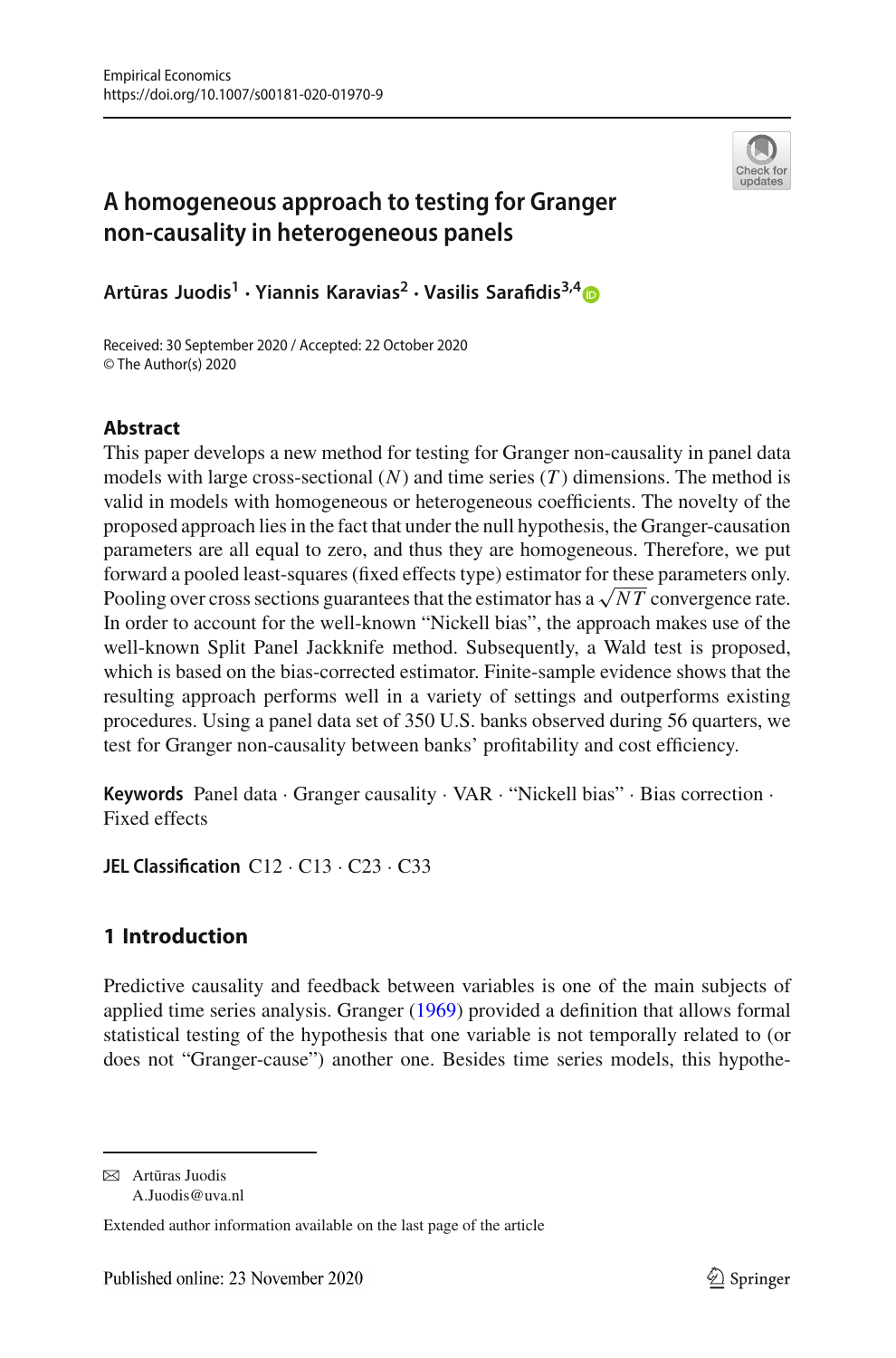sis is also important in panel data analysis when examining relationships between macroeconomic or microeconomic variables.

The seminal paper of Holtz-Eakin et al[.](#page-19-1) [\(1988\)](#page-19-1) provided one of the early contributions to the panel data literature on Granger non-causality testing. Using Anderson and Hsia[o](#page-19-2) [\(1982](#page-19-2)) type moment conditions, the authors put forward a Generalised Method of Moments (GMM) testing framework for short *T* panels with homogeneous coefficients. Unfortunately, this approach is less appealing when  $T$  is sizeable. This is due to the well-known problem of using too many moment conditions, which often renders the usual GMM-based inference highly inaccurate. While there exist alternative fixed  $T$  procedures that can be applicable to cases where  $T$  is large (e.g. those of Binder et al[.](#page-19-3) [2005](#page-19-3); Karavias and Tzavali[s](#page-19-4) [2017;](#page-19-4) Juodi[s](#page-19-5) [2013;](#page-19-5) Arellan[o](#page-19-6) [2016;](#page-19-6) Juodi[s](#page-19-7) [2018\)](#page-19-7), these methods are designed to estimate panels with homogeneous slope parameters only. Thus, when feedback based on past own values is heterogeneous (i.e. the autoregressive parameters vary across individuals), inferences may not be valid even asymptotically.

For the reasons above, one of the most popular approaches among practitioners has been the one proposed by Dumitrescu and Hurli[n](#page-19-8) [\(2012\)](#page-19-8), which can accommodate heterogeneous slopes under both null and alternative hypotheses. Their approach is reminiscent of the so-called IPS panel unit root test for heterogeneous panels proposed by Im et al[.](#page-19-9) [\(2003](#page-19-9)) and involves averaging of individual Wald statistics. The resulting standardized Wald test statistic has asymptotic normal limit as  $T \to \infty$  followed by  $N \to \infty$ . However, this approach does not account for "Nickell" bias, and therefore, it is theoretically justified only for sequences with  $N/T^2 \rightarrow 0$ , as it is the case with standard Mean-Group type approaches.<sup>1</sup>

The aim of this paper is to propose a new test for Granger non-causality that explicitly accounts for "Nickell" bias and is valid in both homogeneous and heterogeneous panels. The novelty of our approach comes from exploiting the fact that under the null hypothesis, while the individual effects and the autoregressive parameters may be heterogeneous across individuals, the Granger-causation parameters are all equal to zero and thus they are homogeneous. We therefore propose the use of a pooled estimator for these parameters only. Pooling over cross sections guarantees that the estimator has the faster  $\sqrt{NT}$  convergence rate.

The pooled estimator suffers from the incidental parameters problem of Neyman and Scot[t](#page-19-10) [\(1948](#page-19-10)) due to the presence of the predetermined regressors, see, e.g. Nickel[l](#page-19-11) [\(1981\)](#page-19-11) and Karavias and Tzavali[s](#page-19-12) [\(2016](#page-19-12)). This result implies that standard tests for pooled estimators do not control size asymptotically, unless  $N \ll T$ . To overcome this problem, we use the idea of Split Panel Jackknife (SPJ) of Dhaene and Jochman[s](#page-19-13) [\(2015\)](#page-19-13) and construct an estimator that is free from the "Nickell bias". This type of bias correction works very well under circumstances that are empirically relevant: moderate time dimension, heterogeneous nuisance parameters, and high persistence, as argued by Dhaene and Jochman[s](#page-19-13) [\(2015\)](#page-19-13), Fernández-Val and Le[e](#page-19-14) [\(2013](#page-19-14)) and Chamber[s](#page-19-15) [\(2013](#page-19-15)), respectively. Furthermore, Chudik et al[.](#page-19-16) [\(2018\)](#page-19-16) argue that SPJ procedures are suitable

<span id="page-2-0"></span><sup>1</sup> For panels with a fixed-*T* dimension, and under normality of the innovations, Dumitrescu and Hurli[n](#page-19-8) [\(2012](#page-19-8)) propose centering their test statistic using moments of an appropriate F distribution rather than  $\chi^2$ . However, the modified statistic is not standard normal for fixed-*T* (even under normality of the innovations) because the suggested approximation assumes that regressors are strictly exogenous.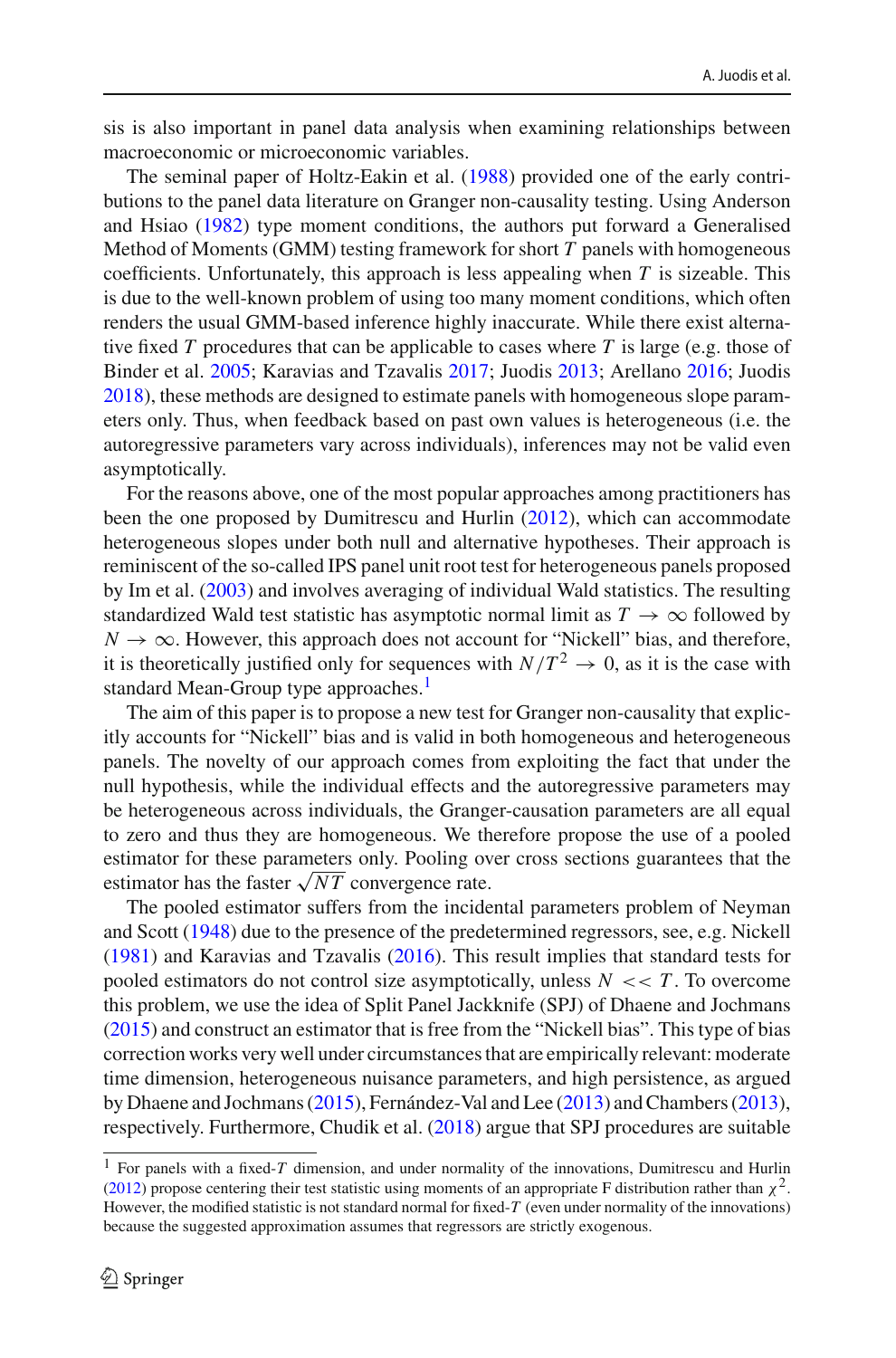so long as  $N/T^3 \to 0$ . Thus, we test the null hypothesis of Granger non-causality by using a Wald test based on our bias-corrected estimator.

A Monte Carlo study shows that the proposed method has good finite sample properties even in panels with a moderate time dimension. In contrast, the Wald statistic of Dumitrescu and Hurli[n](#page-19-8) [\(2012](#page-19-8)) can suffer from substantial size distortions, especially when  $T \ll N$ . In terms of power, the proposed method appears to dominate the method of Dumitrescu and Hurli[n](#page-19-8) [\(2012\)](#page-19-8), especially so in panels with *N* and *T* both large.

Using a panel data set of 350 U.S. banks observed during the period 2006:Q1- 2019:Q4, we test for Granger non-causality between banks' profitability and cost efficiency. The null hypothesis is rejected in all cases, except for large banks during a period spanning the financial crisis (2007–2009) and prior to the introduction of the Dodd–Frank Act in 2011. This outcome may be conducive of past moral hazard-type behaviour of large financial institutions.

The remainder of the present paper is organized as follows: Sect. [2](#page-3-0) sets up the model and the hypothesis of interest. Section [3](#page-4-0) outlines the SPJ estimator and the proposed test statistic. Section [4](#page-7-0) studies the finite sample performance of the approach using Monte Carlo experiments. Section [5](#page-9-0) presents the empirical illustration, and Sect. [6](#page-13-0) concludes.

#### <span id="page-3-0"></span>**2 Testing framework**

We consider a simple linear dynamic panel data model with a single covariate  $x_{i,t}$ :

<span id="page-3-3"></span>
$$
y_{i,t} = \phi_{0,i} + \sum_{p=1}^{P} \phi_{p,i} y_{i,t-p} + \sum_{q=1}^{Q} \beta_{q,i} x_{i,t-q} + \varepsilon_{i,t}; \quad t = 1, ..., T,
$$
 (2.1)

for  $i = 1, \ldots, N$ , where  $\phi_{0,i}$  captures the individual-specific fixed effects,  $\varepsilon_{i,t}$  denotes the innovation for individual *i* at time *t*,  $\phi_{p,i}$  denotes the heterogeneous autoregressive coefficients and  $\beta_{q,i}$  denotes the heterogeneous feedback coefficients or Granger causation parameters.<sup>2</sup> Thus, we assume that  $y_{i,t}$  follows an ARDL(P,Q) process; more generally,  $y_{i,t}$  can be considered as one of the equations of a joint VAR model for (*yi*,*t*, *xi*,*t*) . Such bivariate system is studied for simplicity of presentation, as our results are straightforwardly extendable to multivariate systems.<sup>3</sup>

The null hypothesis that the time series  $x_{i,t}$  does not Granger-cause (linearly) the time series  $y_{i,t}$  can be formulated as a set of linear restrictions on the  $\beta$ 's in Eq. [\(2.1\)](#page-3-3):

$$
H_0: \quad \beta_{q,i} = 0, \quad \text{for all } i \text{ and } q,\tag{2.2}
$$

<span id="page-3-1"></span><sup>2</sup> Since the model above is observed over *T* time periods, it is implicitly assumed that *y*<sub>*i*</sub>,−*P*+1, *y*<sub>*i*</sub>,−*P*+2,..., *y*<sub>*i*</sub>,0 are observed, and so are *x*<sub>*i*</sub>,−*Q*+1, *x*<sub>*i*</sub>,−*Q*+2,..., *x*<sub>*i*</sub>,0.

<span id="page-3-2"></span> $3$  Also, to save space, we do not provide an exposition for how to test bi-directional causality, which can take place in a similar manner by expressing *x* as a function of own lags and lagged values of *y*.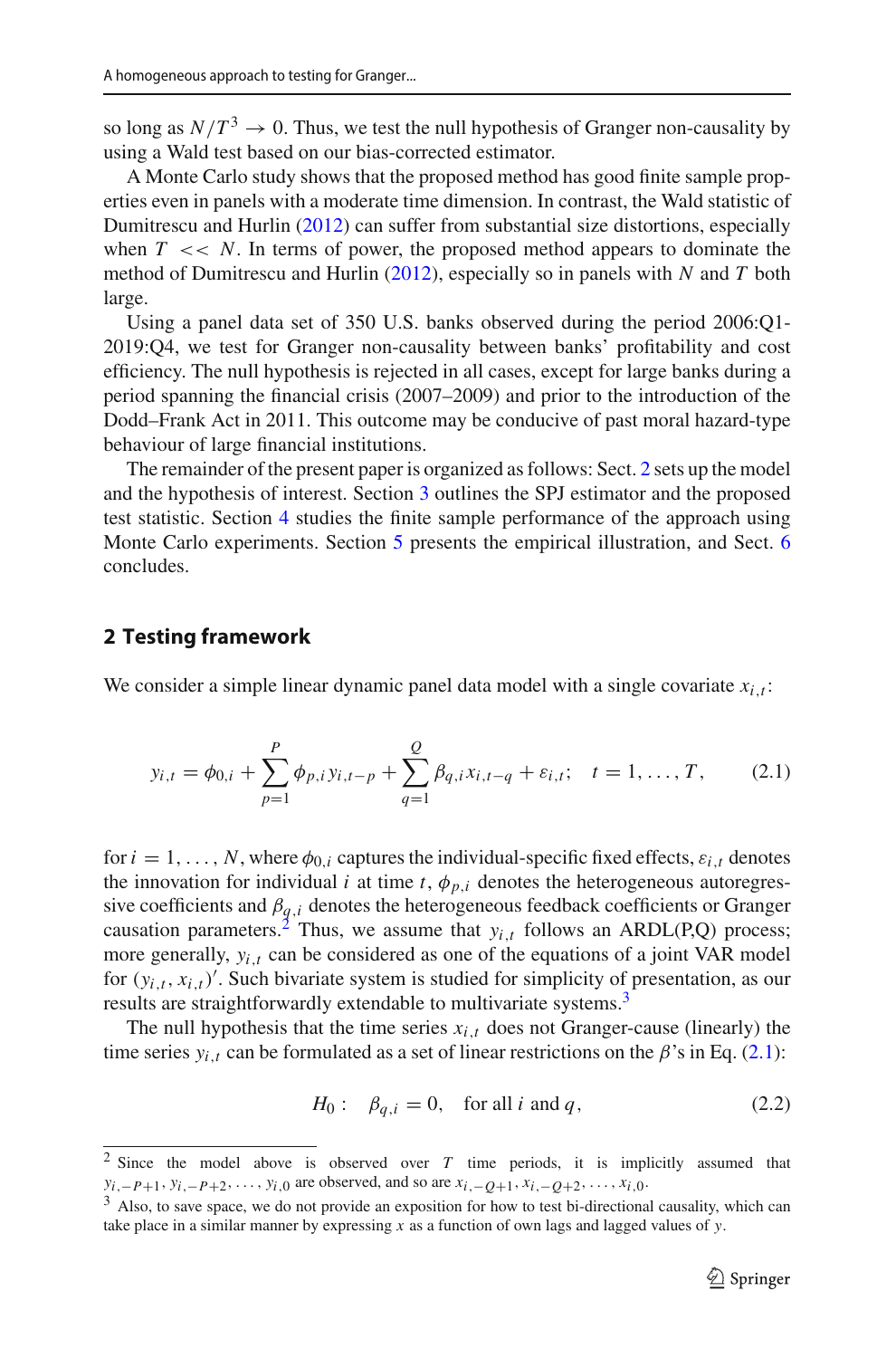against the alternative

$$
H_1: \quad \beta_{q,i} \neq 0 \quad \text{for some } i \text{ and } q. \tag{2.3}
$$

The model, null and alternative hypotheses presented here are as in Dumitrescu and Hurli[n](#page-19-8) [\(2012](#page-19-8)). Similarly to the case of panel unit root testing, rejection of the null hypothesis should be interpreted as evidence of the existence of a large enough number of cross-sectional units *i* in which the null hypothesis is violated (see, e.g. Pesara[n](#page-20-0) [2012\)](#page-20-0).

#### <span id="page-4-0"></span>**3 Approach**

Equation  $(2.1)$  can be re-written as follows:

<span id="page-4-1"></span>
$$
y_{i,t} = z'_{i,t} \phi_i + x'_{i,t} \beta_i + \varepsilon_{i,t},
$$
\n(3.1)

where  $z_{i,t} = (1, y_{i,t-1}, \ldots, y_{i,t-P})'$  and  $x_{i,t} = (x_{i,t-1}, \ldots, x_{i,t-O})'$  are column vectors of order  $1 + P$  and *Q*, respectively, while  $\phi_i = (\phi_{0,i}, \dots, \phi_{P,i})'$  and  $\beta_i =$  $(\beta_{1,i}, \ldots, \beta_{Q,i})'$  denote the corresponding parameter vectors.

Define  $y_i = (y_{i,1}, \ldots, y_{i,T})'$  and  $\varepsilon_i = (\varepsilon_{i,1}, \ldots, \varepsilon_{i,T})'$ , both of which are column vectors of order *T*, and let  $Z_i = (z_{i,1}, \ldots, z_{i,T})'$  be a matrix of dimension  $[T \times (1 + P)]$ , and  $X_i = (x_{i,1}, \ldots, x_{i,T})'$ , a matrix of dimension  $[T \times Q]$ . Equation  $(3.1)$  can be expressed in vector form as

<span id="page-4-2"></span>
$$
\mathbf{y}_i = \mathbf{Z}_i \boldsymbol{\phi}_i + \mathbf{X}_i \boldsymbol{\beta}_i + \boldsymbol{\varepsilon}_i. \tag{3.2}
$$

Observe that under the null hypothesis of Granger non-causality, the true coefficient vector of  $X_i$  equals zero. Thus, assuming homogeneity in  $\beta_i$ , Eq. [\(3.2\)](#page-4-2) becomes

$$
\mathbf{y}_i = \mathbf{Z}_i \boldsymbol{\phi}_i + \mathbf{X}_i \boldsymbol{\beta} + \boldsymbol{\varepsilon}_i. \tag{3.3}
$$

In what follows, we shall use the above model specification to estimate the common parameters  $\beta$ . In particular, we propose the following least-squares (fixed effects type) estimator of *β*:

<span id="page-4-3"></span>
$$
\hat{\boldsymbol{\beta}} = \left(\sum_{i=1}^N X_i' M_{Z_i} X_i\right)^{-1} \left(\sum_{i=1}^N X_i' M_{Z_i} y_i\right), \tag{3.4}
$$

where  $M_{Z_i}$  denotes a  $[T \times T]$  matrix that projects on the orthogonal complement of  $Z_i$ , i.e.  $M_{Z_i} = I_T - Z_i (Z_i' Z_i)^{-1} Z_i'$ . The estimator in Eq. [\(3.4\)](#page-4-3) generalizes the standard FE estimator, as the latter imposes that *all* slope coefficients are homogeneous, including the autoregressive parameters (see, e.g. Hahn and Kuersteine[r](#page-19-17) [2002](#page-19-17)). Note that for this estimator to be well defined, a sufficient number of  $M_{Z_i}$  matrices should be nonzero. As in that paper, we limit our attention to balanced panels, and so the necessary condition is  $T > 1 + P$ , which ensures that the coefficients  $\phi_i$  are estimable.

The model in  $(2.1)$  belongs to a class of panel data models with nonadditive unobserved heterogeneity studied in Fernández-Val and Le[e](#page-19-14) [\(2013](#page-19-14)). In particular, under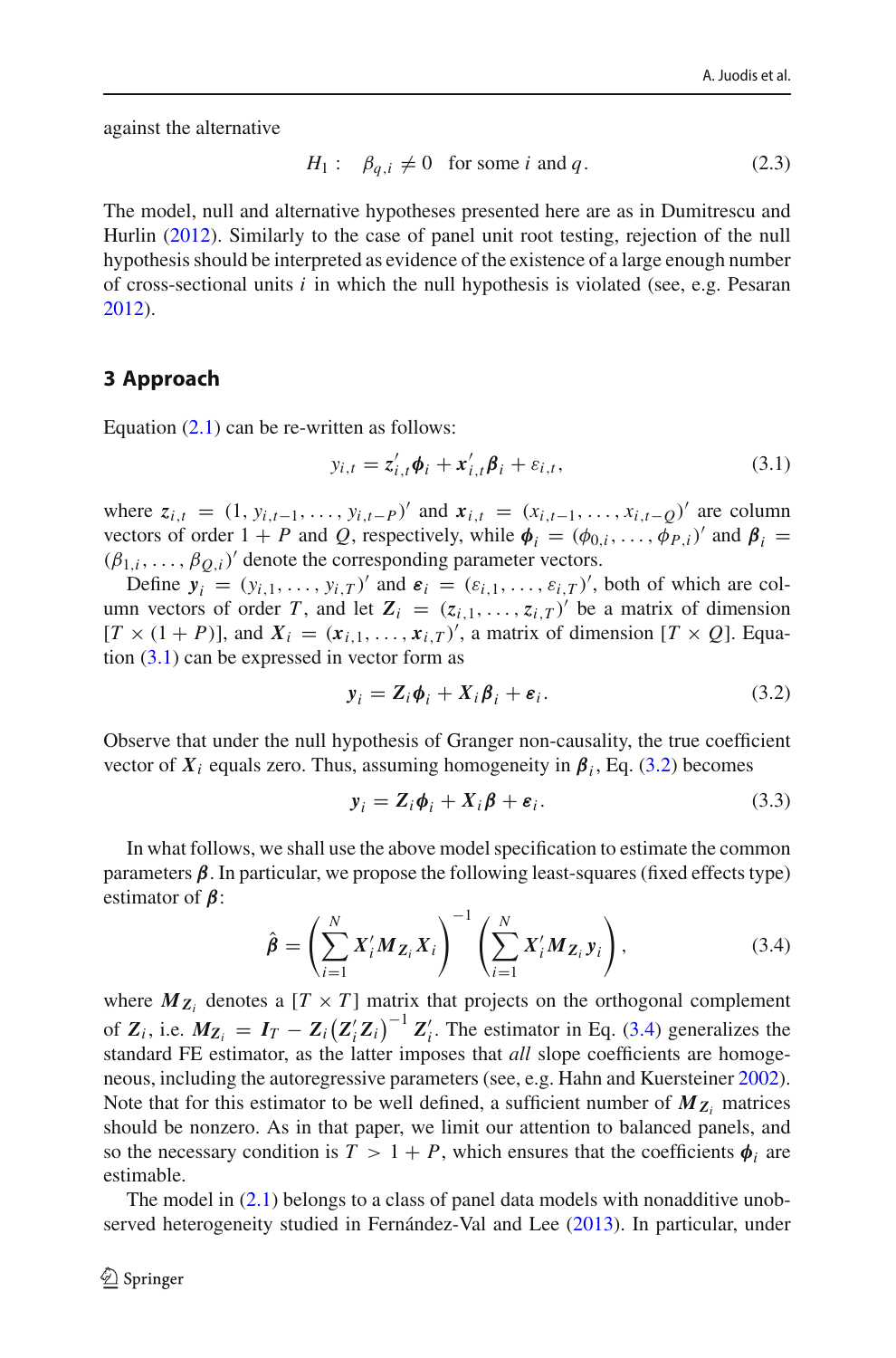Conditions 1–2 of that paper, which restrict  $q_{i,t} = (y_{i,t}, x_{i,t})'$  to be a strong mixing sequence, conditional on all time-invariant effects, with at least  $4 + \delta$  moments (for some  $\delta > 0$ ), the asymptotic distribution of  $\hat{\beta}$  is readily available. Note that the aforementioned restriction rules out non-stationary and local-to-unity dynamics in  $y_i$  and  $X_i$ .

In order to facilitate further discussion, we shall adapt the conclusions of Theorem 1 in Fernández-Val and Le[e](#page-19-14) [\(2013\)](#page-19-14) to the present setup:

**Th[e](#page-19-14)orem 3.1** *Under Conditions 1–2 (Fernández-Val and Lee [2013](#page-19-14)) and given N /T*  $\rightarrow$  $a^2 \in [0; \infty)$  *as N*,  $T \to \infty$  *jointly:* 

<span id="page-5-3"></span><span id="page-5-2"></span>
$$
\sqrt{NT}\left(\hat{\boldsymbol{\beta}} - \boldsymbol{\beta}_0\right) \stackrel{d}{\rightarrow} \boldsymbol{J}^{-1}N\left(-a\boldsymbol{b}, \boldsymbol{V}\right). \tag{3.5}
$$

The Hessian matrix *J* in our case is given by:

$$
\boldsymbol{J} = \text{plim}_{N,T \to \infty} \frac{1}{NT} \sum_{i=1}^{N} \boldsymbol{X}'_i \boldsymbol{M}_{\boldsymbol{Z}_i} \boldsymbol{X}_i, \tag{3.6}
$$

while the exact form of *V* and *b* depends on the underlying assumptions of  $\varepsilon_i$ , For example, if  $\varepsilon_{i,t}$  are independent and identically distributed (i.i.d.) over *i* and *t*, i.e.  $\varepsilon_{i,t} \sim i.i.d. (0, \sigma^2)$ , then

$$
V = \sigma^2 J. \tag{3.7}
$$

The vector *b* captures the incidental parameter bias of the common parameter estimator, which is induced by estimation of  $\phi_1, \ldots, \phi_N$ . We will not elaborate on the exact form of this matrix, as it is not needed for the purposes of this paper[.4](#page-5-0)

Although  $\hat{\beta}$  is consistent, the asymptotic distribution of the estimator is not centered around zero under sequences where *N* and *T* grow at a similar rate. The presence of bias invalidates any asymptotic inference because the bias is of the same order as the variance (that is, unless  $a = 0$ ). In particular, the use of  $\hat{\beta}$  for Granger non-causality testing of  $H_0$ :  $\beta_0 = 0_Q$  will not lead to a test with correct asymptotic size. As a result, the Wald test statistic:

<span id="page-5-1"></span>
$$
W = N T \hat{\beta}' \left( \mathbf{J}^{-1} V \mathbf{J}^{-1} \right)^{-1} \hat{\beta}, \tag{3.8}
$$

converges to a non-central  $\chi^2(Q)$  distribution under the null hypothesis even if *J* and *V* are assumed to be known.

The above discussion implies that *β*ˆ should not be used in the construction of the Wald test statistic [\(3.8\)](#page-5-1). Instead, we suggest the use of the same test statistic, but based on an alternative estimator that is free from the asymptotic bias term −*ab*. Below, we shall focus on a bias-corrected estimator constructed based on the Jackknife principle, using the Half Panel Jackknife (HPJ) procedure of Dhaene and Jochman[s](#page-19-13) [\(2015](#page-19-13)).

<span id="page-5-0"></span><sup>4</sup> For more details on the exact form of all matrices in Theorem [3.1,](#page-5-2) the interested reader is referred to Fernández-Val and Le[e](#page-19-14) [\(2013](#page-19-14)).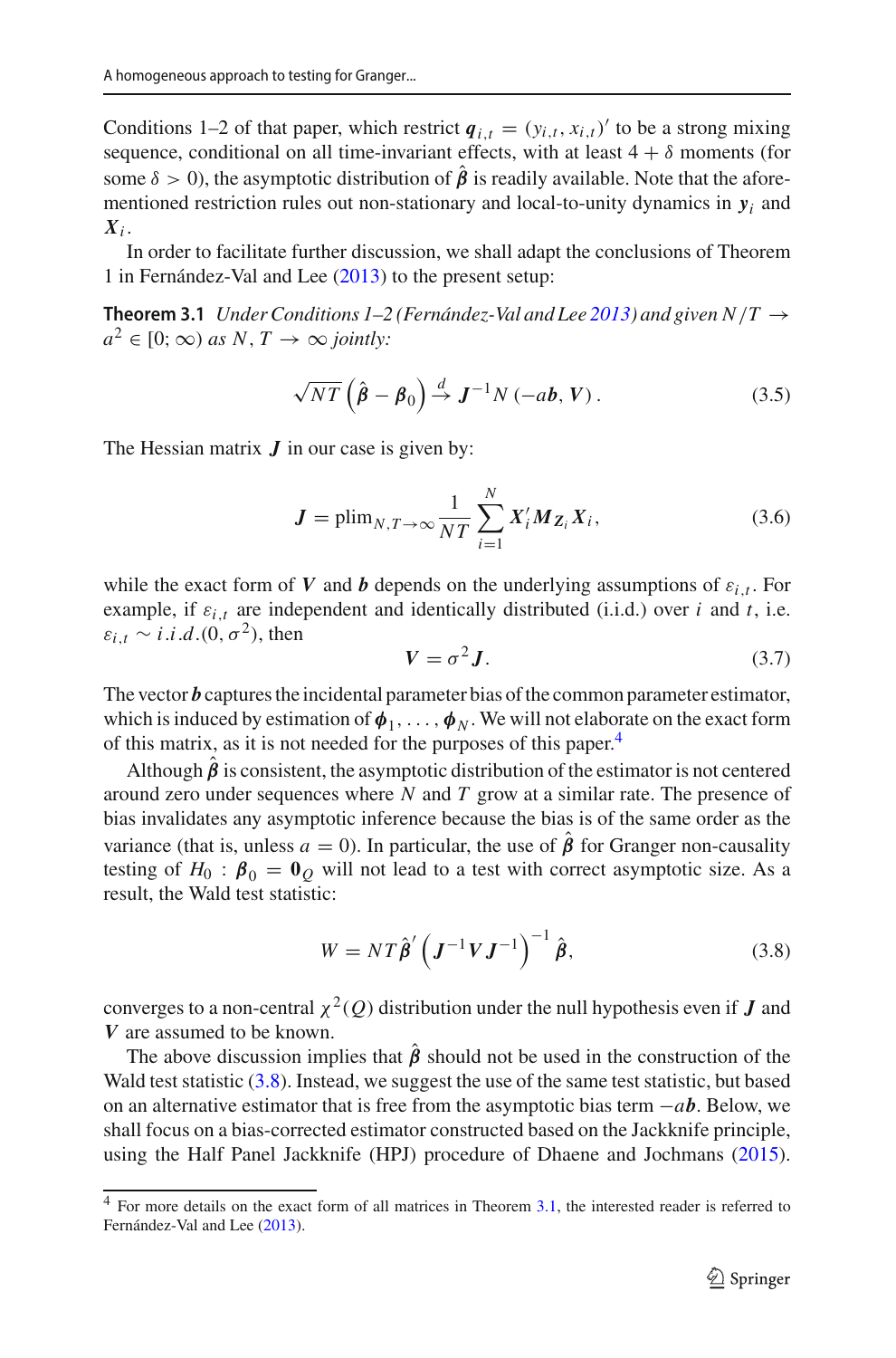Given a balanced panel with an even number of time series observations, the HPJ estimator is defined as

<span id="page-6-0"></span>
$$
\tilde{\boldsymbol{\beta}} \equiv 2\hat{\boldsymbol{\beta}} - \frac{1}{2} \left( \hat{\boldsymbol{\beta}}_{1/2} + \hat{\boldsymbol{\beta}}_{2/1} \right), \tag{3.9}
$$

where  $\hat{\beta}_{1/2}$  and  $\hat{\beta}_{2/1}$  denote the FE estimators of  $\beta$  based on the first  $T_1 = T/2$ observations, and the last  $T_2 = T - T_1$  observations, respectively. The HPJ estimator can be decomposed into a sum of two terms:

$$
\tilde{\boldsymbol{\beta}} = \hat{\boldsymbol{\beta}} + \left(\hat{\boldsymbol{\beta}} - \frac{1}{2} \left(\hat{\boldsymbol{\beta}}_{1/2} + \hat{\boldsymbol{\beta}}_{2/1}\right)\right) = \hat{\boldsymbol{\beta}} + T^{-1}\hat{\boldsymbol{b}},
$$
\n(3.10)

where the second component implicitly estimates the bias term in  $(3.5)$ . The use of this estimator can be justified in our setting given that the bias of  $\hat{\beta}$  is of order  $(T^{-1})$  and thus satisfies the expansion requirement of Dhaene and Jochman[s](#page-19-13) [\(2015\)](#page-19-13). Although there do exist alternative ways of splitting the panel to construct a bias-corrected estimator, as shown in Dhaene and Jochman[s](#page-19-13) [\(2015\)](#page-19-13), the HPJ estimator minimizes the higher order bias in the class of Split Panel Jackknife (SPJ), provided that the data are stationary. For this reason, we limit our attention to Eq. [\(3.9\)](#page-6-0).

**Corollary 3.1** *Under Conditions 1–2 of* Fernández-Val and Le[e](#page-19-14) [\(2013](#page-19-14)) *and given*  $N/T \rightarrow a^2 \in [0; \infty)$  *as N*,  $T \rightarrow \infty$  *jointly:* 

<span id="page-6-1"></span>
$$
\hat{W}_{HPJ} = N T \tilde{\beta}' \left( \hat{\boldsymbol{J}}^{-1} \hat{\boldsymbol{V}} \hat{\boldsymbol{J}}^{-1} \right)^{-1} \tilde{\beta} \stackrel{d}{\rightarrow} \chi^2(Q), \tag{3.11}
$$

*where, assuming*  $\varepsilon_{i,t} \sim i.i.d.(0, \sigma^2)$ *,* 

$$
\hat{\boldsymbol{J}} = \frac{1}{NT} \sum_{i=1}^{N} X_i' M_{Z_i} X_i
$$
\n
$$
\hat{\mathbf{V}} = \hat{\sigma}^2 \hat{\boldsymbol{J}}
$$
\n
$$
\hat{\sigma}^2 = \frac{1}{N(T-1-P) - Q} \sum_{i=1}^{N} (y_i - X_i \hat{\boldsymbol{\beta}})' M_{Z_i} (y_i - X_i \hat{\boldsymbol{\beta}}).
$$

The proof of this corollary follows from the corresponding results in Fernández-Val and L[e](#page-19-14)e [\(2013](#page-19-14)) and Dhaene and Jochman[s](#page-19-13) [\(2015\)](#page-19-13). The formula for  $\hat{V}$  can be easily modified to allow for heteroskedasticity in both cross-sectional and time-series dimensions, based, e.g. on the clustered-covariance matrix estimator of Arellan[o](#page-19-18) [\(1987\)](#page-19-18). For instance, cross-sectional heteroskedasticity can be accommodated by setting

<span id="page-6-2"></span>
$$
\hat{V} = \frac{1}{N(T-1-P)-Q} \sum_{i=1}^{N} X_i' M_{Z_i} \hat{\varepsilon}_i \hat{\varepsilon}_i' M_{Z_i} X_i, \qquad (3.12)
$$

where  $\hat{\boldsymbol{\varepsilon}}_i = y_i - X_i \hat{\boldsymbol{\beta}}$ [.](#page-19-16) Given the recent results in Chudik et al. [\(2018\)](#page-19-16), we conjecture that for the HPJ approach to work it is only necessary to assume  $N/T^3 \rightarrow 0$ .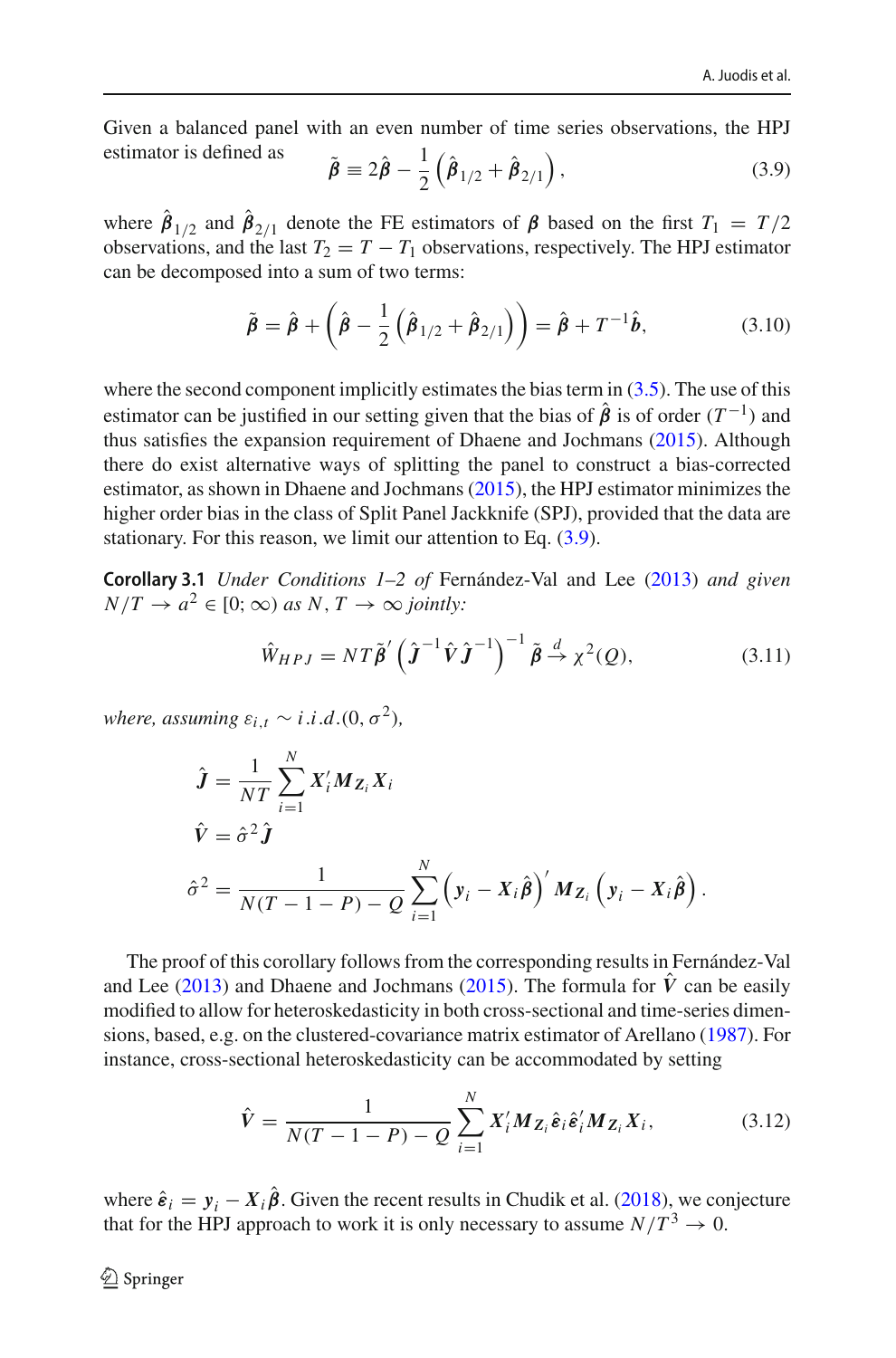*Remark 3.1* An alternative homogeneous estimator is available by taking into account the fact that under the null hypothesis, not only  $\beta_i = \beta$  for all *i* but also  $\beta_1 = \beta_2$  $\ldots = \beta_Q = 0$ . Therefore, letting  $x_{i,-1} = (x_{i,0}, \ldots, x_{i,T-1})'$ , one can also consider the following restricted fixed effects type estimator:

$$
\hat{\beta}_1 = \left(\sum_{i=1}^N x'_{i,-1} M_{Z_i} x_{i,-1}\right)^{-1} \left(\sum_{i=1}^N x'_{i,-1} M_{Z_i} y_i\right).
$$
 (3.13)

This estimator is attractive because, under the null hypothesis, it does not require specifying a value for *Q*. However, the resulting Wald test statistic is expected to have lower power compared to that in Eq.  $(3.11)$ .

*Remark 3.2* Jackknife is by no means the only approach that corrects the incidental parameters bias of the FE estimator. Alternatively, one can consider an analytical biascorrection, as in Hahn and Kuersteine[r](#page-19-17) [\(2002](#page-19-17)) and Fernández-Val and Le[e](#page-19-14) [\(2013](#page-19-14)). However, the analytical approach has several practical limitations such as the need to specify a kernel function and the corresponding bandwidth. In this respect, the HPJ approach of Dhaene and Jochman[s](#page-19-13) [\(2015](#page-19-13)) has some clear advantages.

#### <span id="page-7-0"></span>**4 Monte Carlo simulation**

#### **4.1 Design**

To illustrate the performance of the new testing procedure, we adapt the Monte Carlo setup of Binder et al[.](#page-19-3) [\(2005\)](#page-19-3) and Juodi[s](#page-19-7) [\(2018](#page-19-7)). In particular, we assume that the bivariate vector  $y_{i,t} = (y_{i,t}, x_{i,t})'$  is subject to the following VAR(1) process:

$$
\mathbf{y}_{i,t} = \boldsymbol{\Phi}_i \mathbf{y}_{i,t-1} + \boldsymbol{\varepsilon}_{i,t}; \quad \boldsymbol{\varepsilon}_{i,t} \sim N(\mathbf{0}_2, \boldsymbol{\Sigma}), \tag{4.1}
$$

for all  $i = 1, ..., N$ , and  $t = 1, ..., T$ . The vector  $y_{i,t}$  is assumed to be initialized in a distant past, in particular we set  $y_i$ <sub>,−50</sub> =  $\mathbf{0}_2$  and discard the first 50 observations in estimation.

In order to simplify parametrization, our baseline setup specifies that some of the design matrices are common for all *i*. In particular, we adopt Design 2 of Juodi[s](#page-19-7) [\(2018\)](#page-19-7) for the error variance matrix, setting

<span id="page-7-1"></span>
$$
\mathbf{\Sigma} \equiv \begin{pmatrix} \sigma_{\varepsilon_y}^2 & \sigma_{\varepsilon_{y,x}} \\ \sigma_{\varepsilon_{y,x}} & \sigma_{\varepsilon_x}^2 \end{pmatrix} = \begin{pmatrix} 0.07 & 0.05 \\ 0.05 & 0.07 \end{pmatrix} . \tag{4.2}
$$

Matrix  $\Phi_i$  is set equal to

$$
\boldsymbol{\Phi}_i = \begin{pmatrix} \alpha_i & \beta_i \\ -0.5 & \rho \end{pmatrix},\tag{4.3}
$$

where in the homogeneous case we impose  $\alpha_i = \alpha = 0.4$  while in the heterogeneous case  $\alpha_i = \alpha + \xi_i^{(y)} = 0.4 + \xi_i^{(y)}$ ,  $\xi_i^{(y)} \sim i.i.d.U$  [−.15, .15].  $\rho$  alternates such that

2 Springer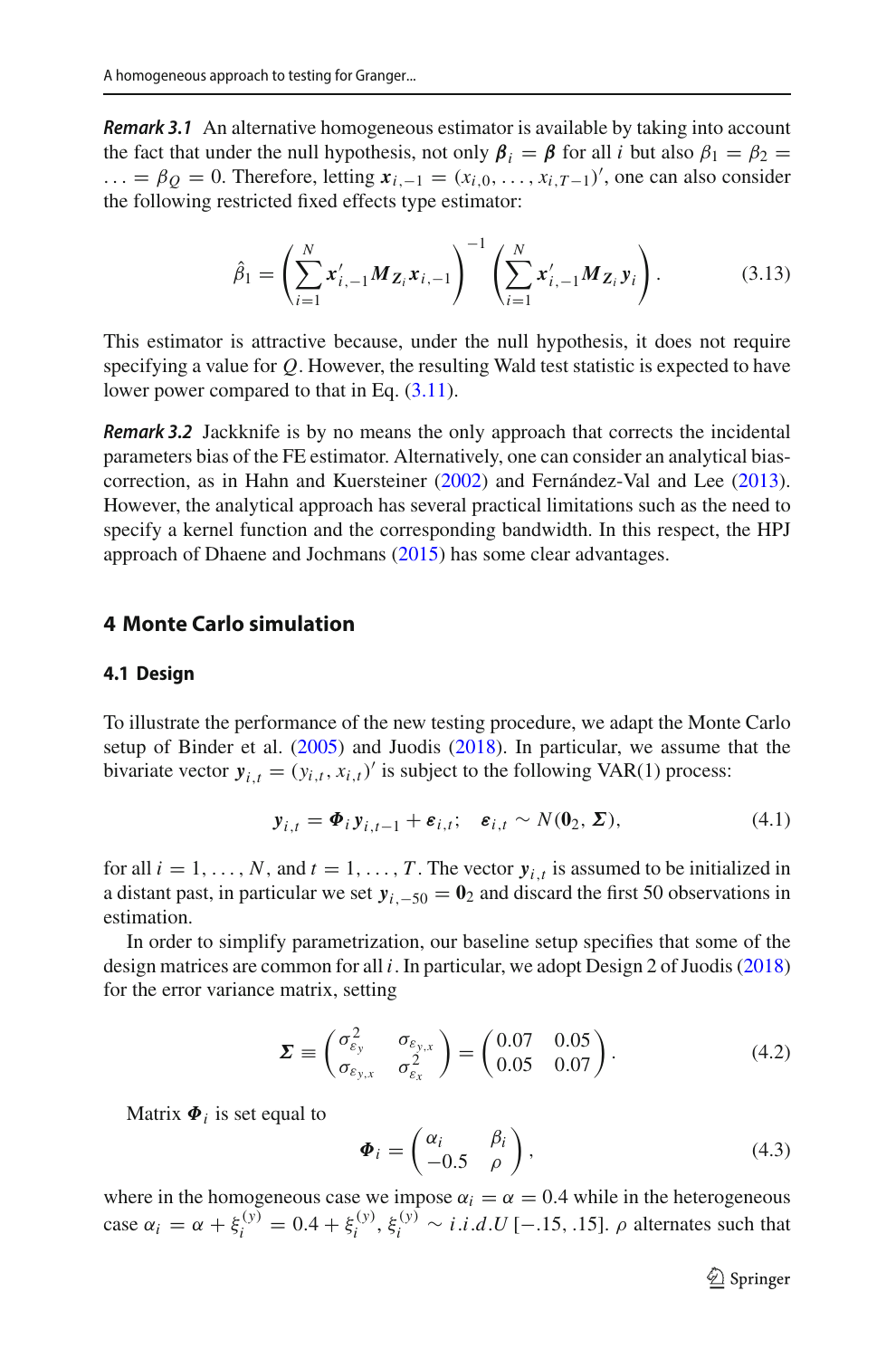$\rho = \{0.4; 0.8\}$ . This parameter controls the degree of persistence in  $x_{i,t}$ , which can be either moderate ( $\rho = 0.4$ ) or high ( $\rho = 0.8$ ).

The main parameter of interest is  $\beta_i$ . For  $\beta_i = 0$ , the  $\Phi_i$  matrix is lower triangular so that  $x_{i,t}$  does not Granger-cause  $y_{i,t}$ . In this case, the empirical rejection rate corresponds to the size of the test. On the other hand, for  $\beta_i \neq 0$ , the empirical rejection rate reflects power. In order to cover a broad range of possible alternative hypotheses, we consider the following schemes:

- 1. (Homogeneous).  $\beta_i = \beta$  for all *i*.  $\beta = \{0.00; 0.02; 0.03; 0.05\}.$
- 2. (Heterogeneous).  $\beta_i = \beta + \xi_i^{(x)}, \xi_i^{(x)} \sim i.i.d.U[-0.1; 0.1],$  where  $\beta$  is as in the homogeneous case.

The homogeneous design covers the classical pooled setup of Holtz-Eakin et al[.](#page-19-1) [\(1988](#page-19-1)). On the other hand, heterogeneity introduced in the second design is qualitatively closer to Dumitrescu a[n](#page-19-8)d Hurlin [\(2012\)](#page-19-8). Note that in the heterogeneous case  $E[\beta_i] = \beta$ .

Given that the procedure of Dumitrescu and Hurli[n](#page-19-8) [\(2012](#page-19-8)) is primarily used in medium-size macro-panels, we focus on combinations of (*N*, *T* ) that better reflect these applications. In particular, we limit our attention to the following 9 combinations:

$$
N = \{50; 100; 200\}; \quad T = \{20; 50; 100\}.
$$
 (4.4)

We consider the following test statistics:

• "DHT"—the Dumitrescu a[n](#page-19-8)d Hurlin  $(2012)$  $(2012)$  Wald test statistic given by<sup>5</sup>

$$
\widetilde{W}_{DH} = \sqrt{\frac{N}{2P} \frac{T - 2P - 5}{T - P - 3} \left( \left( \frac{T - 2P - 3}{T - 2P - 1} \right) \frac{1}{N} \sum_{i=1}^{N} W_i - P \right). \tag{4.5}
$$

• "HPJ"—the proposed pooled Wald test statistic in Eq.  $(3.11)$ , which is based on the HPJ bias-corrected estimator.

Inference is conducted at the 5% level of significance. The total number of Monte Carlo replications is set to 5, 000. Size-adjusted power is reported.

In an alternative setup, we also consider heteroskedastic innovations, where the top-diagonal entry of the variance–covariance matrix  $\Sigma$  in Eq. [\(4.2\)](#page-7-1),  $\sigma_{\varepsilon_y}^2$ , is scaled by  $\left| \xi_i^{(\varepsilon)} \sim i.i.d.U[0,2], \text{ such that } \mathbb{E} \left| \sigma_{\varepsilon_y,i}^2 \right| = \sigma_{\varepsilon_y}^2 \mathbb{E} \left| \xi_i^{(\varepsilon)} \right| = 0.07.$ 

#### **4.2 Results**

This section provides a brief summary of the simulation results, which are reported in Tables [3,](#page-15-0) [4,](#page-16-0) [5](#page-17-0) and [6](#page-18-0) in Appendix A. In specific,

• (*size*) when the degree of persistence in  $x_{i,t}$  is moderate, such that  $\rho = 0.4$ , both HPJ and DHT tests perform similarly. In particular, empirical size is fairly close to

<span id="page-8-0"></span><sup>5</sup> The authors also propose an alternative Wald test statistic that is not centered. However, in the present setup we prefer using DHT because it provides better size control.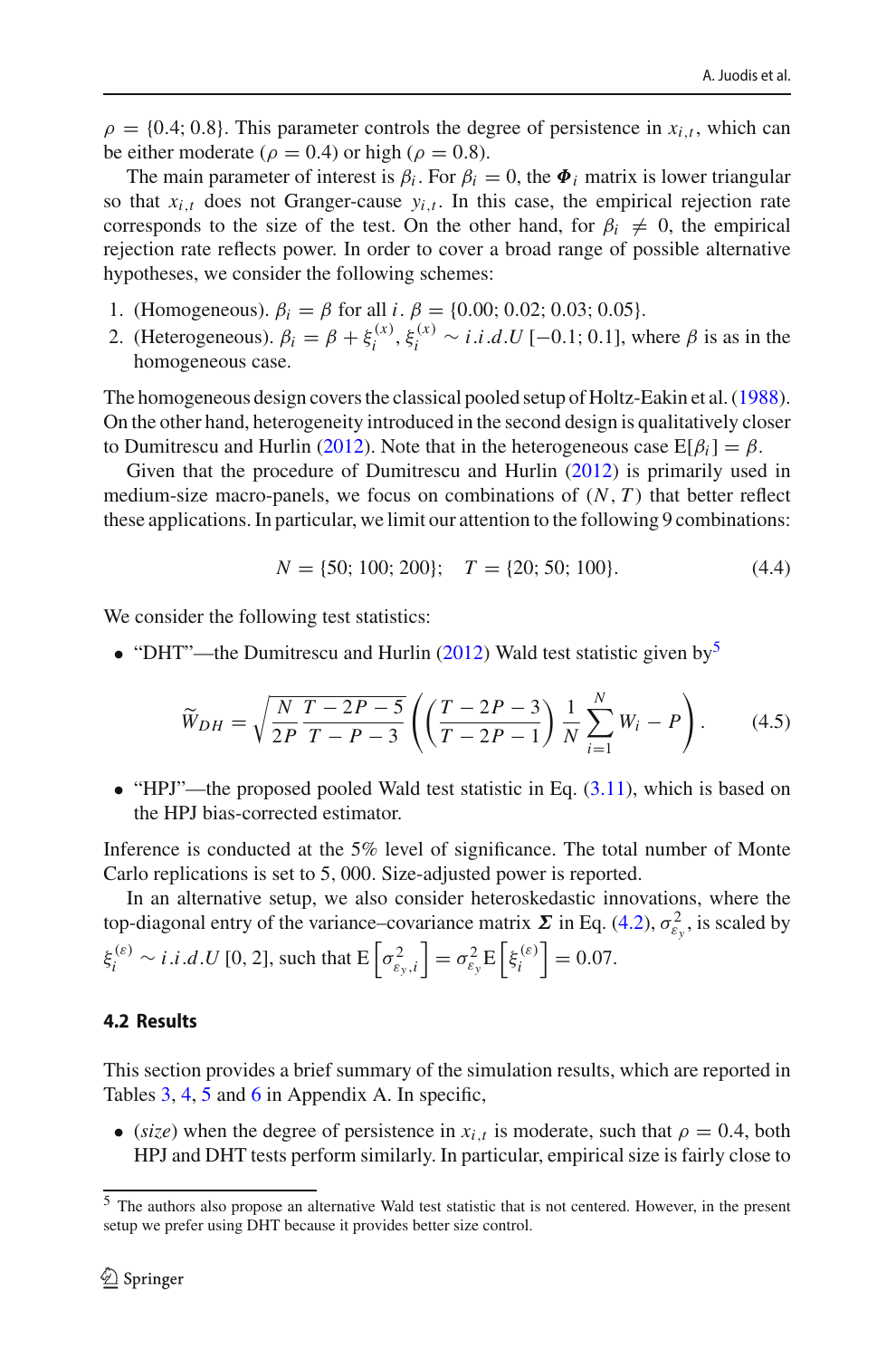its nominal value in most circumstances, with some size distortions observed when  $T \ll N$ , especially for DHT. On the other hand, for  $\rho = 0.8$ , the performance of both tests deteriorates. This is particularly so for DHT, where in 8 out of 18 cases size exceeds 20%. In fact, for the case where  $N = 200 \& T = 20$  size is over 50%. On the other hand, HPJ appears to be more reliable and size remains below 15% under all circumstances.

- (*power*) for  $\rho = 0.4$  HPJ dominates DHT almost uniformly in terms of power. Similar conclusions can be drawn for  $\rho = 0.8$ . Note that on average, for any fixed value of  $N$ , power increases with  $T$  at a higher rate for HPJ than DHT, which reflects the  $\sqrt{NT}$  convergence rate of the bias-corrected least-squares estimator employed by the HPJ test.
- (*homogeneous vs heterogeneous models*) The performance of the tests in the heterogeneous model is similar to the homogeneous one in terms of both size and power.
- (*homoskedasticity vs heteroskedasticity*) The results are similar in terms of both size and power under homoskedasticity and heteroskedasticity. This implies that heteroskedasticity does not distort the performance of the tests, once appropriately accounted for.

In summary, the above results suggest that HPJ has good finite sample properties even in panels with a moderate time dimension. In contrast, DHT can suffer from substantial size distortions, especially when  $T \ll N$ . Moreover, in terms of power, HPJ dominates DHT, especially so in panels where  $N$  and  $T$  are both large.<sup>[6](#page-9-1)</sup>

#### <span id="page-9-0"></span>**5 Illustration: Granger causality evidence on bank profitability and efficiency**

We perform Granger non-causality tests in order to examine the sign and the type of temporal relation between banks profitability and cost efficiency. We employ panel data from a random sample of 350 U.S. banking institutions, each one observed over 56 time periods, namely 2006:Q1-2019:Q4. This data set has also been used by Cui et al[.](#page-19-19) [\(2020](#page-19-19)), albeit in a different context related to the estimation of a spatial dynamic panel model with common factors. The data are publicly available, and they have been downloaded from the Federal Deposit Insurance Corporation (FDIC) website.[7](#page-9-2)

#### **5.1 Data and model specification**

We consider the following specification:

<span id="page-9-3"></span>
$$
y_{i,t} = \phi_{0,i} + \sum_{p=1}^{P} \phi_{p,i} y_{i,t-p} + \sum_{q=1}^{Q} \beta_{q,i} x_{i,t-q} + \varepsilon_{i,t},
$$
(5.1)

<span id="page-9-1"></span><sup>6</sup> In further simulations, we have studied cases where both *y* and *x* are drawn based on a VAR(2) process with either homogeneous or heterogeneous coefficients. The results are similar to those already reported here, and so we refrain from discussing these further.

<span id="page-9-2"></span><sup>7</sup> See [https://www.fdic.gov/.](https://www.fdic.gov/)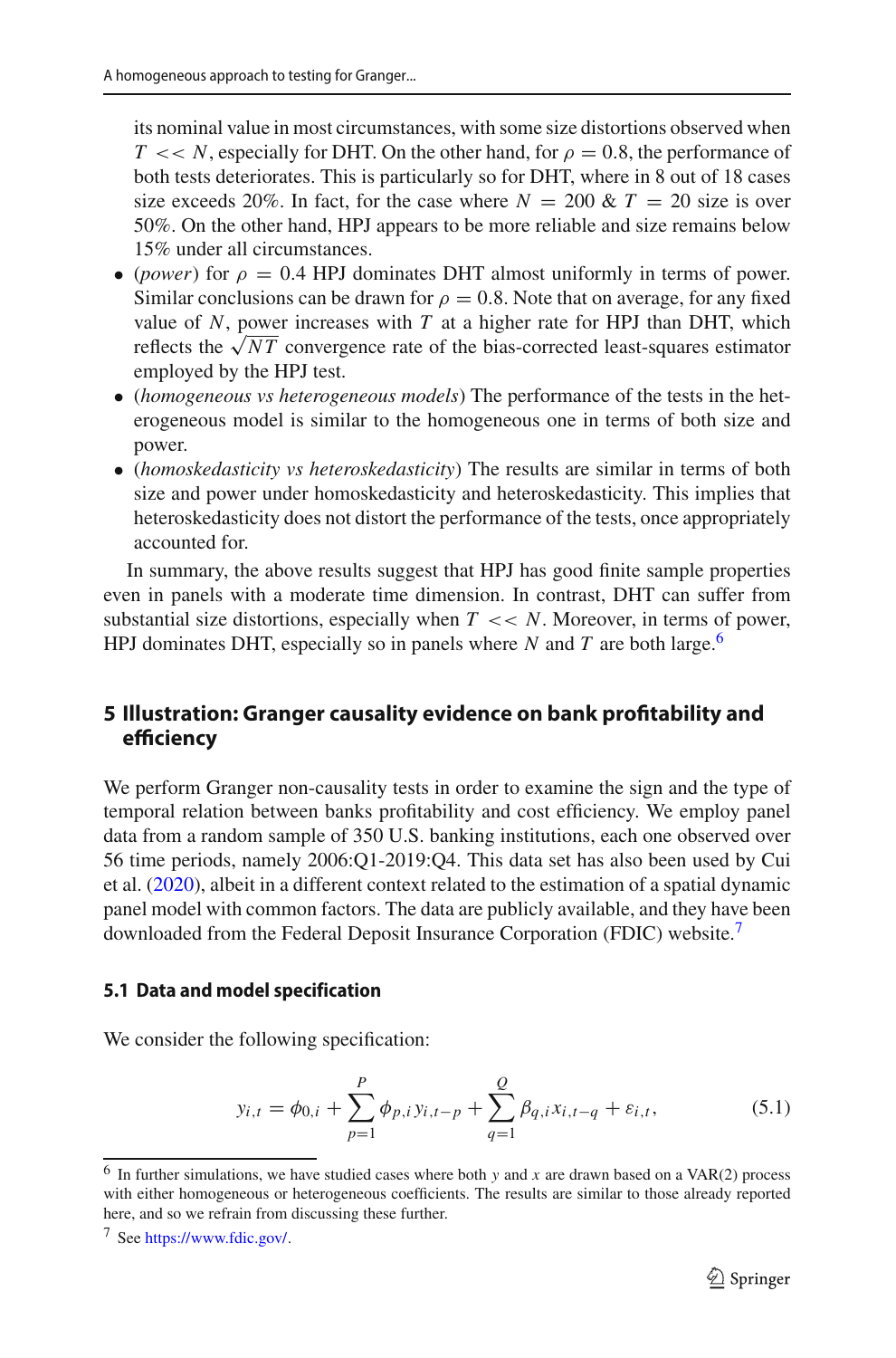for  $i = 1, \ldots, N$  and  $t = 1, \ldots, T$ , where y denotes *profitability*, which is proxied by the return on assets (ROA), defined as annualized net income after taxes expressed as a percentage of average total assets, and *x* denotes the time-varying operational *cost efficiency* of bank *i* at period *t*, to be defined shortly. The parameters of the model above are described in Sect. [2.](#page-3-0) For the purposes of the present illustration, we shall focus on the unidirectional link (one-way causation) from cost efficiency to profitability. In addition, we shall impose  $P = Q$ .

A measure of cost efficiency has been constructed based on a cost frontier model using a translog functional form, two outputs and three inputs. In particular, following Altunbas et al[.](#page-19-20)  $(2007)$  $(2007)$ , we specify

$$
\ln TC_{i,t} = \sum_{h=1}^{3} \gamma_h \ln P_{h,i,t} + \sum_{h=1}^{2} \delta_h \ln Y_{h,i,t} + 0.5 \sum_{m=1}^{2} \sum_{n=1}^{2} \mu_{mn} \ln Y_{m,i,t} \ln Y_{n,i,t} + \sum_{m=1}^{3} \sum_{n=1}^{3} \pi_{mn} \ln P_{m,i,t} \ln P_{n,i,t} + \sum_{m=1}^{2} \sum_{n=1}^{3} \xi_{mn} \ln Y_{m,i,t} \ln P_{n,i,t} + \eta_i + \tau_t + \nu_{it},
$$
\n(5.2)

where *TC* represents total cost, while  $Y_1$  and  $Y_2$  denote two outputs, net loans and securities, respectively;  $Y_1$  is defined as gross loans minus reserves for loan loss provision.  $Y_2$  is the sum of securities held to maturity and securities held for sale.  $P_1$ ,  $P_2$ and *P*<sup>3</sup> denote three input prices, namely the price of capital, price of labour and price of loanable funds. The model above is estimated using two-way fixed effects regression. The bank-specific, time-varying operational inefficiency component is captured by the sum of the two fixed effects, i.e.  $\eta_i + \tau_t$ . Subsequently, cost efficiency,  $x_{i,t}$  is computed as follows:

$$
x_{i,t} = e^{\min\{\hat{\eta}_i + \hat{\tau}_t\}_{i,t} - (\hat{\eta}_i + \hat{\tau}_t)}, \tag{5.3}
$$

which ensures that larger scores imply higher cost efficiency such that the most efficient bank scores one.

We initially test for Granger non-causality using Eq.  $(5.1)$  based on the entire sample, i.e. all 350 banks during 2006:Q1-2019:Q4. Subsequently, we split banks into two groups based on their average size, which is proxied by the natural logarithm of banks total assets. The grouping of banks is performed using a k-means algorithm, as advocated, e.g. in Lin and N[g](#page-19-21) [\(2012](#page-19-21)) and Sarafidis and Webe[r](#page-20-1) [\(2015\)](#page-20-1). In addition, we distinguish between two subperiods, namely "Basel II" (2006:Q1-2010:Q4) and a period under the Dodd-Frank Act "DFA" (2011:Q1-2019:Q4). Basel II represents the second of the Basel Accords and constitutes recommendations on banking laws and regulations issued by the Basel Committee on Banking Supervision (BCBS).<sup>8</sup> The DFA is a federal law enacted towards the end of 2010, aiming "to promote the financial stability of the United States by improving accountability and transparency in the financial system, to end "too big to fail", to protect the American taxpayer by ending bailouts, to protect consumers from abusive financial services practices, and

<span id="page-10-0"></span><sup>8</sup> Basel II was eventually superseded by the Basel III framework internationally.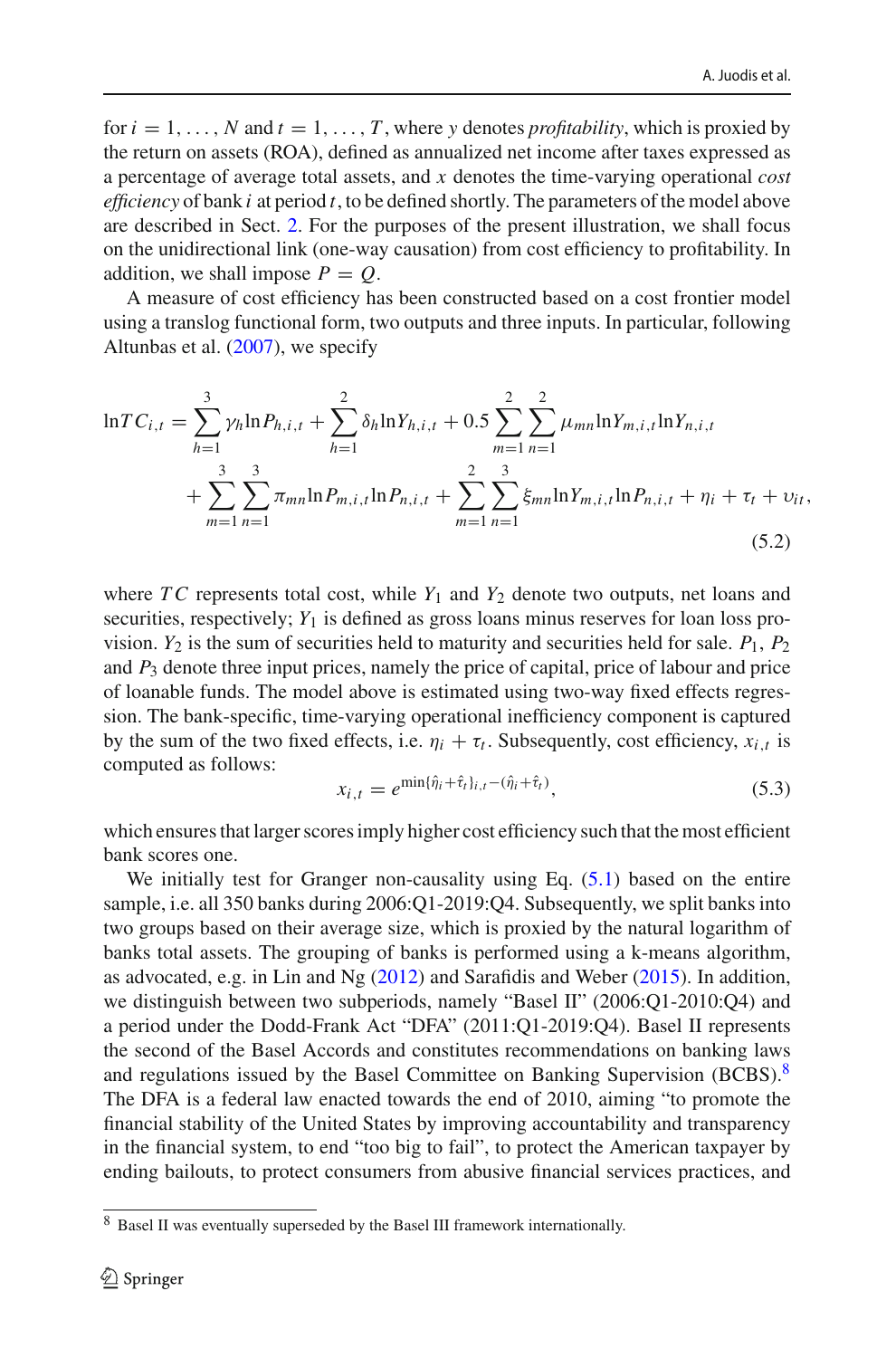<span id="page-11-1"></span>

| <b>Table 1</b> Summary statistics for<br>bank size |             | Mean  | SD   | Min   | Max   |
|----------------------------------------------------|-------------|-------|------|-------|-------|
|                                                    | Small banks | 11.31 | .599 | 9.71  | 12.29 |
|                                                    | Large banks | 13.28 | 1.07 | 12.31 | 18.89 |

for other purposes".<sup>[9](#page-11-0)</sup> In a nutshell, the DFA has instituted a new failure-resolution regime, which seeks to ensure that losses resulting from bad decisions by managers are absorbed by equity and debt holders, thus potentially reducing moral hazard.

#### **5.2 Results**

Table [1](#page-11-1) reports summary statistics for the two groups of banks in terms of their size, proxied by the natural logarithm of the average value (over time) of total assets.

Table  $2$  reports results for the Wald test statistic and its  $p$  value for the null hypothesis  $H_0: \beta_{q,i} = 0$  for all *i* and *q*. We also report the estimated number of lags employed,  $\hat{P}$ , which is obtained using BIC,<sup>10</sup> as well as estimates for the pooled estimator (standard errors in parentheses) of the Granger-causation parameters, defined in Eq. [\(3.9\)](#page-6-0) and denoted as  $\beta$ . When  $P = 1$ ,  $\beta = \beta_1$  in Eq. [\(5.1\)](#page-9-3), whereas for  $P > 1$  we report the sum of the estimates of  $\beta_q$ ,  $q = 1, \ldots, \hat{P}$ , i.e.  $\hat{\beta} = \sum_{q=1}^P \hat{\beta}_q$ . The variance–covariance matrix of the pooled estimator,  $V$ , is computed as in Eq.  $(3.12)$ , i.e. it accommodates cross-sectional heteroskedasticity. For the purposes of comparison, we also report the mean-group estimator of the Granger-causation parameters,  $\hat{\beta}_{MG}$ , computed using the sample mean (across *i*) of the corresponding individual-specific regression estimates.

The top panel corresponds to the entire sample of 350 banks. Column "Full" reports results for the entire period of the sample, i.e. 2006:Q1-2019:Q4. Columns "Basel II" and "DFA" present results for two different subperiods, namely 2006:Q1-2010:Q4 and 2011:Q1-2019:Q4, respectively. The middle panel contains results for "small-sized" banks, followed by "large-sized" banks at the bottom panel.

As we can see, in almost all cases the null hypothesis is rejected at the 1% level of significance, which implies that cost efficiency Granger-causes profitability, i.e. past values of *x* contain information that helps to predict *y* over and above the information contained in past values of *y*. The only exception occurs when it comes to large banks during Basel II, where the null hypothesis is not rejected, with a *p* value approximately equal to 0.509. This result is important because it signifies potential moral hazardtype behaviour prior to the introduction of the DFA; such outcome is consistent with findings in the existing literature, such as those of Cui et al[.](#page-19-19) [\(2020\)](#page-19-19) and Zhu et al[.](#page-20-2) [\(2020\)](#page-20-2). However, following the introduction of DFA, the null of Granger non-causality is rejected for large banks as well.

In regards to the remaining quantities, in most cases  $P = 1$ , i.e. the optimal lagged value of *x* and *y* equals unity except for large banks during DFA, where  $P = 2$ . As

<span id="page-11-0"></span><sup>9</sup> See [https://www.cftc.gov/sites/default/files/idc/groups/public/@swaps/documents/file/hr4173\\_enrolled](https://www.cftc.gov/sites/default/files/idc/groups/public/@swaps/documents/file/hr4173_enrolledbill.pdf) [bill.pdf.](https://www.cftc.gov/sites/default/files/idc/groups/public/@swaps/documents/file/hr4173_enrolledbill.pdf)

<span id="page-11-2"></span><sup>10</sup> To ensure BIC is consistent under both under null and alternative hypotheses, we estimate *P* under the alternative, thus allowing for heterogeneity of the Granger causation parameters.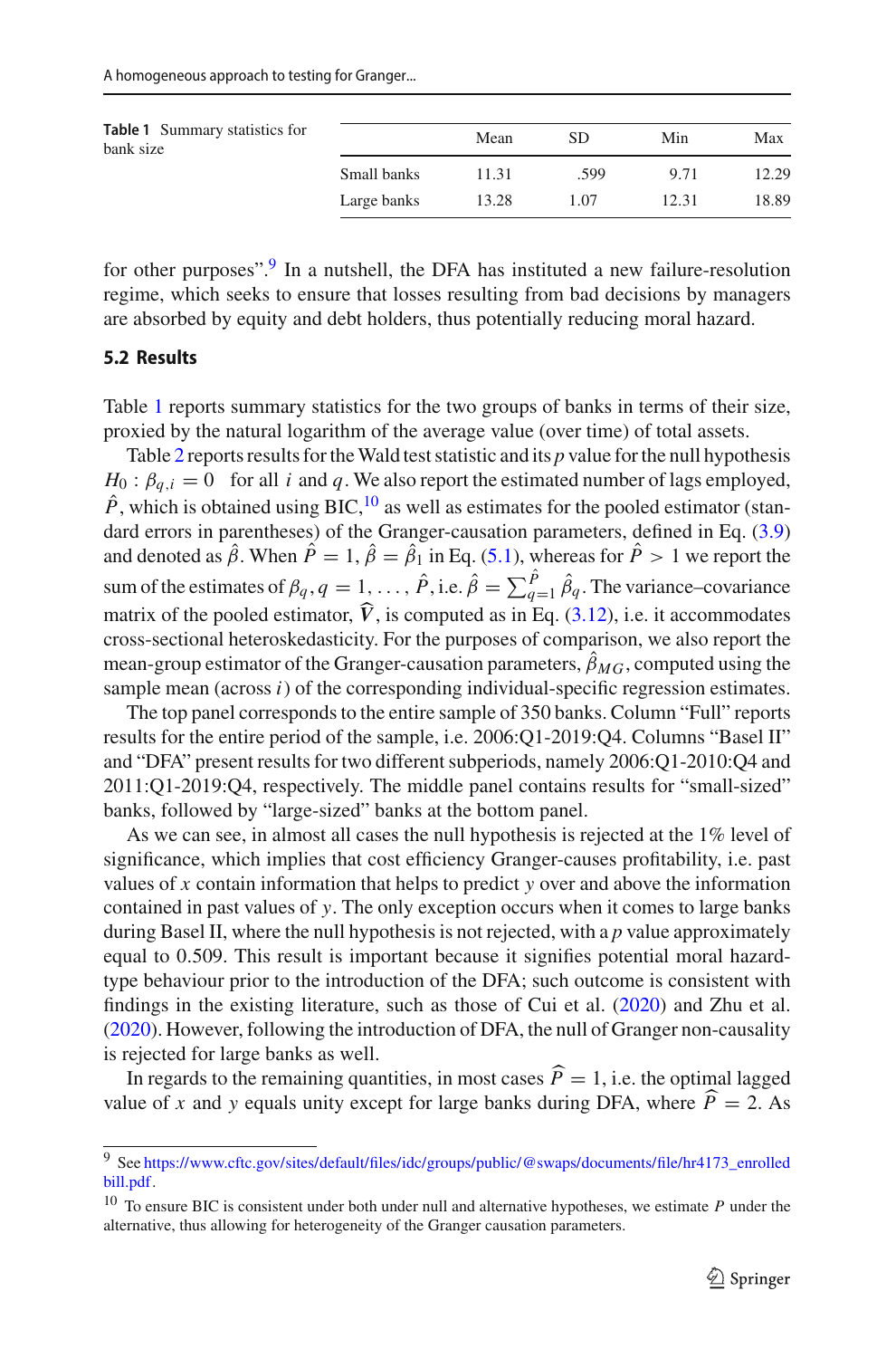<span id="page-12-0"></span>

| Table 2 Results for the<br>HPJ-based Wald test approach |                    | Full         | <b>Basel II</b> | <b>DFA</b>     |
|---------------------------------------------------------|--------------------|--------------|-----------------|----------------|
|                                                         | All banks          |              |                 |                |
|                                                         | Wald-stat.         | 19.67        | 7.69            | 10.22          |
|                                                         | $p$ value          | [.000]       | $[.006]$        | $[.001]$       |
|                                                         | $\widehat{P}$      | $\mathbf{1}$ | $\mathbf{1}$    | $\mathbf{1}$   |
|                                                         | $\hat{\beta}$      | .266(.038)   | .476 (.047)     | .186(.031)     |
|                                                         | $\hat{\beta}_{MG}$ | .349(.082)   | .284(.161)      | .371(.097)     |
|                                                         | $\,$ N             | 350          | 350             | 350            |
|                                                         | $\mathbf T$        | 56           | 20              | 36             |
|                                                         | Small banks        |              |                 |                |
|                                                         | Wald-stat.         | 12.2         | 7.32            | 10.74          |
|                                                         | $p$ value          | [.000]       | $[.007]$        | $[.001]$       |
|                                                         | $\widehat{P}$      | 1            | 1               | 1              |
|                                                         | $\hat{\beta}$      | .244(.045)   | .575(.059)      | .189(.031)     |
|                                                         | $\hat{\beta}_{MG}$ | .338 (.099)  | .525(.208)      | .302(.116)     |
|                                                         | N                  | 211          | 211             | 211            |
|                                                         | T                  | 56           | 20              | 36             |
|                                                         | Large banks        |              |                 |                |
|                                                         | Wald-stat.         | 9.13         | .436            | 12.65          |
|                                                         | $p$ value          | [.003]       | [.509]          | [.000]         |
|                                                         | $\widehat{P}$      | $1\,$        | $\mathbf{1}$    | $\overline{c}$ |
|                                                         | $\hat{\beta}$      | .346(.025)   | .132(.019)      | .423(.036)     |
|                                                         | $\hat{\beta}_{MG}$ | .366(.142)   | $-.082(.252)$   | .477(.168)     |
|                                                         | N                  | 139          | 139             | 139            |
|                                                         | T                  | 56           | 20              | 36             |

For  $\hat{P} = 1$ ,  $\hat{\beta} = \hat{\beta}_1$  in Eq. [\(5.1\)](#page-9-3). For  $\hat{P} > 1$   $\hat{\beta} = \sum_{q=1}^{P} \hat{\beta}_q$ . Standard errors in parentheses

expected, the Granger-causation parameters are statistically significant at the 5% level, except for  $\hat{\beta}_{MG}$  when the null hypothesis of Granger non-causality is not rejected.

We have also run Granger non-causality tests based on the method of Dumitrescu and Hurli[n](#page-19-8) [\(2012](#page-19-8)) (the "DHT" test statistic) using the Stata algorithm developed by Lopez and Webe[r](#page-19-22)  $(2017)$  $(2017)$ .<sup>[11](#page-12-1)</sup> The results are identical when it comes to lag model selection using BIC. However, as it turns out, this time the null hypothesis of Granger non-causality is rejected in *all* cases, including for the sample of large banks during the subperiod under Basel II. In particular, in this case the DHT statistic equals 2.58 with a  $p$  value of 0.0099. Given that the result is marginal at the  $1\%$  level of significance, and taking into account the potentially substantial size distortions observed in the simulations for the DHT test when  $T = 20$ , one is inclined to trust the outcome of the HPJ-based Wald test reported in Table [2.](#page-12-0)

<span id="page-12-1"></span><sup>&</sup>lt;sup>11</sup> We do not report the results to save space. They are available from the authors upon request.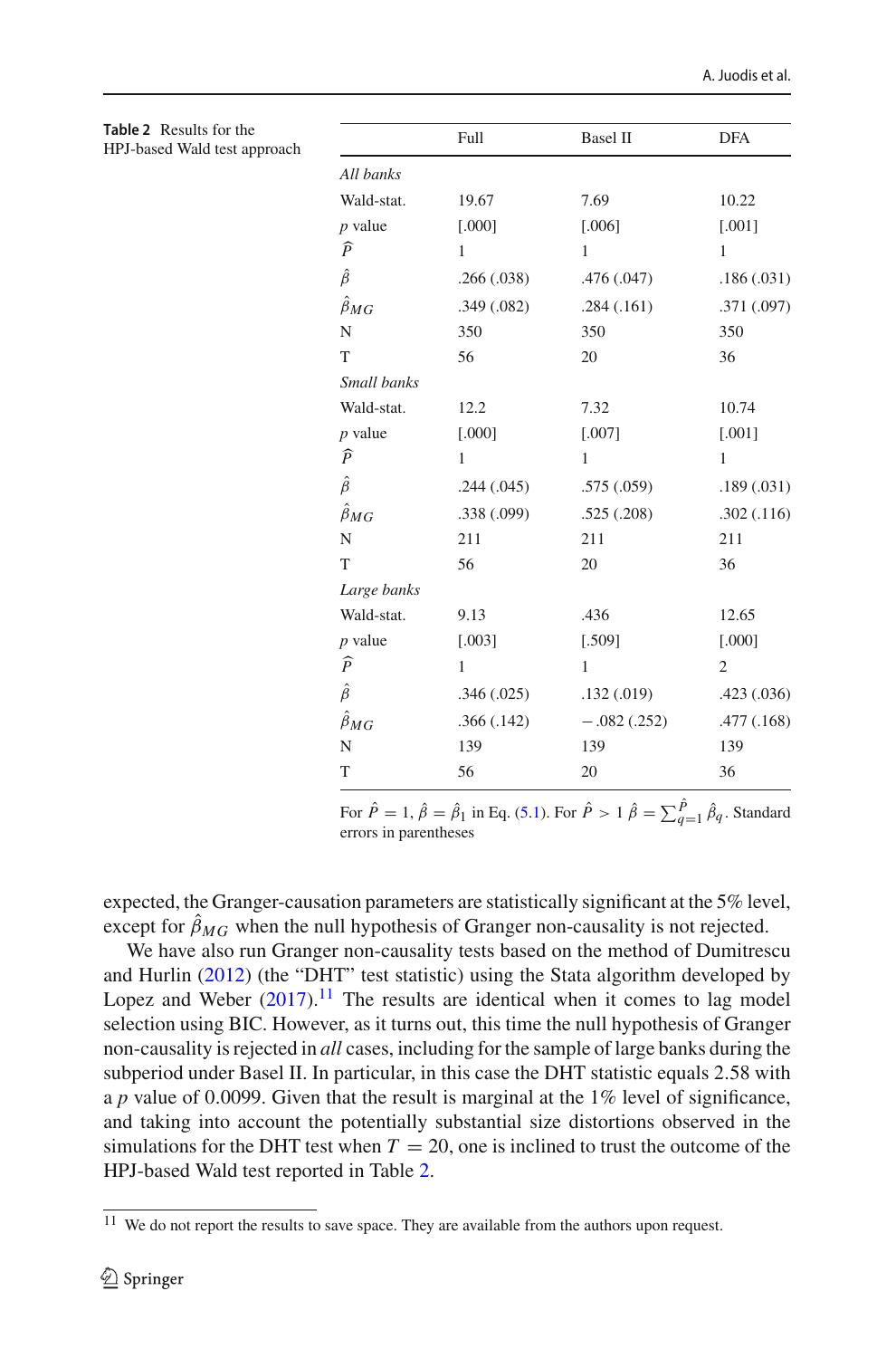#### <span id="page-13-0"></span>**6 Conclusions**

This paper considers the problem of Granger non-causality testing in panels with large cross-sectional and time series dimensions. First, we put forward a pooled fixed effects type estimator for the Granger-causation parameters, which makes use of the fact that, under the null hypothesis, these parameters are all equal to zero and, thus, they are homogeneous. Pooling over cross sections guarantees that the estimator has a  $\sqrt{NT}$ convergence rate. In order to account for the well-known "Nickell bias", we make use of the Split Panel Jackknife procedure of Dhaene and Jochman[s](#page-19-13) [\(2015\)](#page-19-13). Subsequently, a Wald test is proposed, which is based on the bias-corrected fixed effects type estimator. The resulting approach is valid irrespective of whether the alternative hypothesis is homogeneous or heterogeneous, or whether the autoregressive parameters vary across individuals or not, so long as *T* is (at least moderately) large.

The statistical model considered in this paper rules out any forms of the crosssectional dependence in  $\varepsilon_{i,t}$ . This restriction can be easily relaxed if one is willing to assume that cross-sectional dependence is strong, generated by an unobserved factor component, *λ <sup>i</sup> f <sup>t</sup>* . In particular, in this case one can use either the Common Correlated Effects (CCE) approach of Pesara[n](#page-19-23) [\(2006\)](#page-19-23)/Chudik and Pesara[n](#page-19-24) [\(2015\)](#page-19-24) combined with HPJ as in Juodis et al[.](#page-19-25) [\(2020](#page-19-25)), or the PC estimator of Ba[i](#page-19-26) [\(2009](#page-19-26))/Ando and Ba[i](#page-19-27) [\(2017](#page-19-27)). In these setups, the HPJ-based statistic provides a natural starting point, as the finite *T* corrections proposed by Dumitrescu and Hurli[n](#page-19-8) [\(2012\)](#page-19-8) are not feasible. In panels with homogeneous autoregressive parameters and  $T$  fixed, one can employ the GMM framework of Robertson and Sarafidi[s](#page-20-3) [\(2015\)](#page-20-3) and the linear GMM estimator of Juodis and Sarafidi[s](#page-19-28)  $(2020).<sup>12</sup>$  $(2020).<sup>12</sup>$  We leave these avenues for future research.

**Acknowledgements** We are delighted to contribute this paper to a special issue in honour of Professor Badi Baltagi, who has made an enormous contribution to the field of econometrics. We are grateful to the Guest Editors and all referees involved. We would like to thank participants at the IPDC2019 conference (Vilnius) for useful comments and suggestions. Part of this research project was conducted while the first author was visiting the Applied Macroeconomic Research Division (TMTS) at the Bank of Lithuania (BoL). The views expressed in this paper are those of authors and do not necessarily represent the official views of the Bank of Lithuania or the Eurosystem. Financial support from the Netherlands Organization for Scientific Research (NWO) is gratefully acknowledged by Juodis. Sarafidis gratefully acknowledges financial support from the Australian Research Council, under research Grant No. DP-170103135.

#### **Compliance with ethical standards**

**Conflict of interest** The authors declare that they have no conflicts of interest.

**Ethical approval** This article does not contain any studies with human participants or animals performed by any of the authors.

**Open Access** This article is licensed under a Creative Commons Attribution 4.0 International License, which permits use, sharing, adaptation, distribution and reproduction in any medium or format, as long as you give appropriate credit to the original author(s) and the source, provide a link to the Creative Commons licence, and indicate if changes were made. The images or other third party material in this article are included in the article's Creative Commons licence, unless indicated otherwise in a credit line to the material. If material is not included in the article's Creative Commons licence and your intended use is not permitted

<span id="page-13-1"></span><sup>12</sup> It is possible to use alternative estimators for this class of models in fixed-*T* panels, such as those reviewed by Juodis and Sarafidi[s](#page-19-29) [\(2018\)](#page-19-29).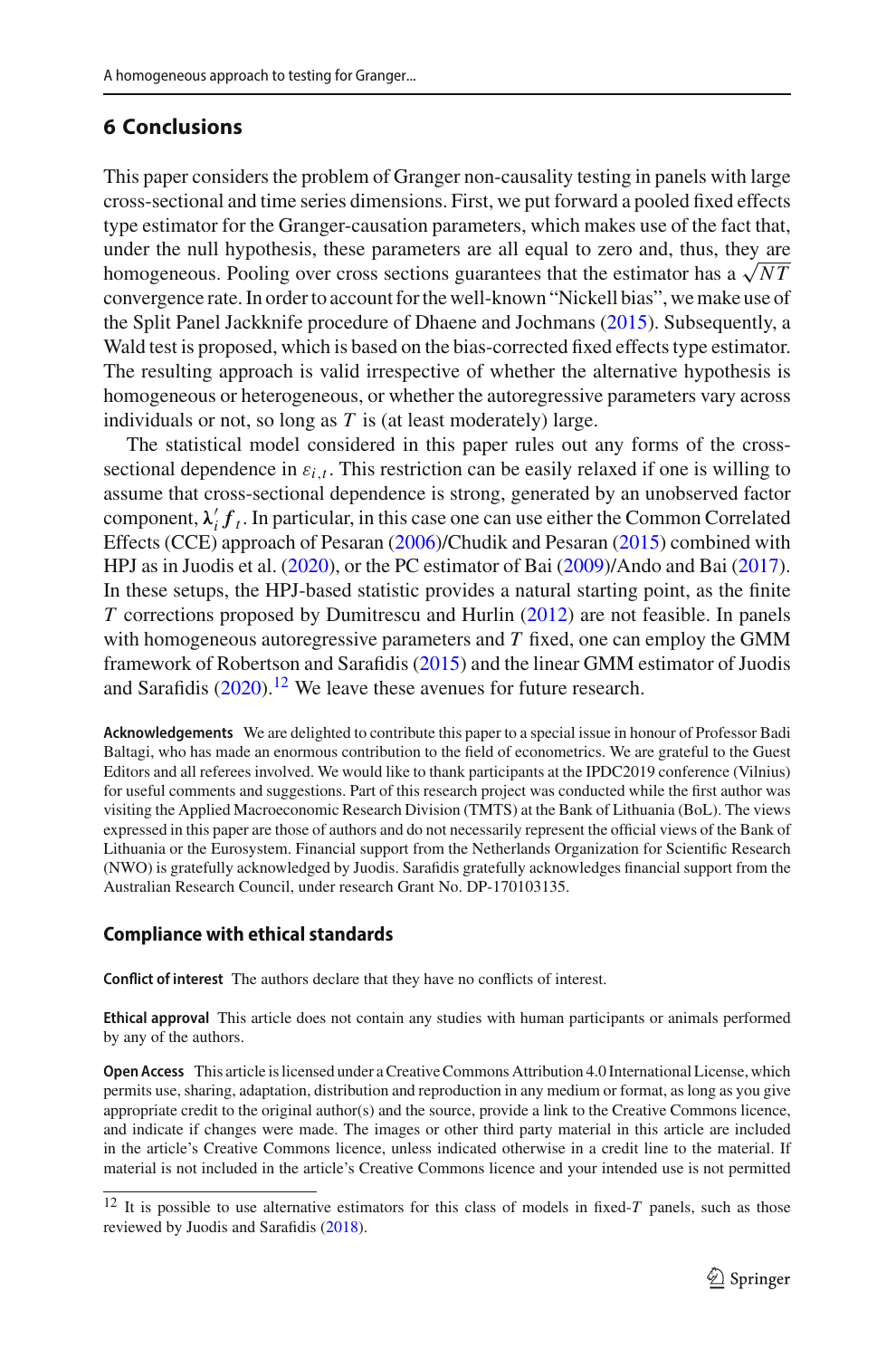by statutory regulation or exceeds the permitted use, you will need to obtain permission directly from the copyright holder. To view a copy of this licence, visit [http://creativecommons.org/licenses/by/4.0/.](http://creativecommons.org/licenses/by/4.0/)

## **Appendix A: Monte Carlo Results**

See Tables [3,](#page-15-0) [4,](#page-16-0) [5](#page-17-0) and [6.](#page-18-0)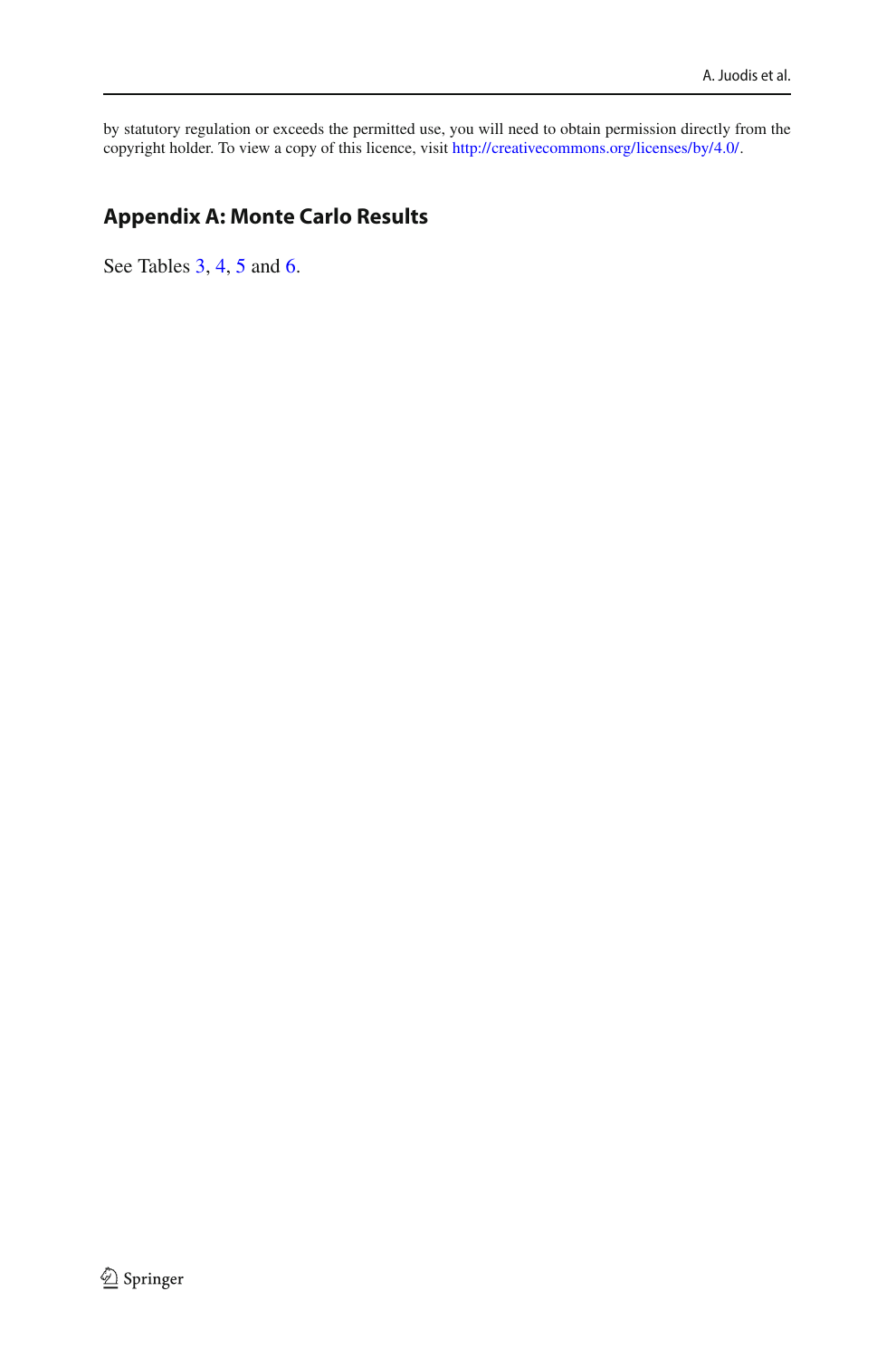|           | $\rho=0.4$                                                              |                     |               |                                                                                                                                                                                                                                                                                                                                                                                                               |                             |      |                                   |            | $\rho=0.8$  |      |                       |      |                             |                |                             |      |
|-----------|-------------------------------------------------------------------------|---------------------|---------------|---------------------------------------------------------------------------------------------------------------------------------------------------------------------------------------------------------------------------------------------------------------------------------------------------------------------------------------------------------------------------------------------------------------|-----------------------------|------|-----------------------------------|------------|-------------|------|-----------------------|------|-----------------------------|----------------|-----------------------------|------|
|           | $\beta = 0$                                                             |                     | $\beta = .02$ |                                                                                                                                                                                                                                                                                                                                                                                                               | $\overline{0}$<br>$\beta =$ |      | SO.<br>$\left\vert {}\right\vert$ |            | $\beta = 0$ |      | S<br>$\parallel$<br>B |      | $\ddot{\circ}$<br>$\beta =$ |                | $\overline{5}$<br>$\beta =$ |      |
|           | E                                                                       | DHT<br>$\mathbf{I}$ | Ξ             | DHT                                                                                                                                                                                                                                                                                                                                                                                                           | ΕĒ                          | DHT  | Ξ                                 | <b>DHT</b> | E           | DНT  | 目                     | DHT  | 目                           | DНT            | Ē                           | DHT  |
|           |                                                                         | ${}^{\circ}$        | 9.8           | 8.7                                                                                                                                                                                                                                                                                                                                                                                                           | 14.0                        | 10.4 | 30.3                              | 17.4       | 14.4        | 21.5 | 7.6                   | 9.6  | 10.7                        | 12.1           | 22.6                        | 18.0 |
|           |                                                                         | 6.7                 | 12.9          | 9.7                                                                                                                                                                                                                                                                                                                                                                                                           | 26.8                        | 14.7 | 62.7                              | 30.4       | 9.5         | 10.5 | 13.5                  | 10.3 | 25.5                        | 17.9           | $61.7$                      | 37.2 |
|           |                                                                         | 4.7                 | 27.4          | 13.5                                                                                                                                                                                                                                                                                                                                                                                                          | 53.9                        | 20.9 | 91.1                              | 52.1       | 7.9         | 8.3  | 29.4                  | 14.6 | 58.8                        | 25.3           | 94.3                        | 63.2 |
| 20        |                                                                         | 12.6                | 13.3          | $\overline{8}$ .                                                                                                                                                                                                                                                                                                                                                                                              | 19.8                        | 9.4  | 46.3                              | 19.4       | 14.1        | 35.9 | 11.7                  | 8.2  | 17.3                        | 11.5           | 40.6                        | 22.1 |
|           |                                                                         | 6.6                 | 25.6          | 13.2                                                                                                                                                                                                                                                                                                                                                                                                          | 52.2                        | 22.2 | 91.0                              | 48.4       | 9.5         | 15.3 | 22.0                  | 13.0 | 48.3                        | 24.3           | 91.1                        | 54.9 |
| $\approx$ | 5.9                                                                     | 4.8                 | 48.3          | 17.3                                                                                                                                                                                                                                                                                                                                                                                                          | 81.1                        | 33.0 | 99.5                              | 75.9       | 6.7         | 7.9  | 55.6                  | 21.2 | 88.6                        | $\overline{4}$ | 99.8                        | 89.7 |
| $\approx$ | 10.9                                                                    | 15.1                | 21.5          | 11.8                                                                                                                                                                                                                                                                                                                                                                                                          | 40.2                        | 18.2 | 77.7                              | 37.0       | 14.3        | 55.5 | 19.2                  | 10.6 | 35.0                        | 16.4           | 69.2                        | 35.7 |
|           |                                                                         | 8.3                 | 46.1          | 16.9                                                                                                                                                                                                                                                                                                                                                                                                          | 79.8                        | 31.2 | 99.8                              | 72.5       | 9.6         | 22.1 | 38.4                  | 20.6 | 77.0                        | 38.9           | 99.8                        | 82.1 |
|           |                                                                         | 6.3                 | 77.8          | 22.9                                                                                                                                                                                                                                                                                                                                                                                                          | 98.0                        | 47.2 | 100                               | 95.4       | 7.0         | 11.4 | 84.4                  | 32.9 | 99.3                        | 63.5           | 100                         | 99.3 |
|           | (power). The innovations of the<br>In the homogeneous model, $\alpha_i$ |                     |               | $\alpha = 0.4$ for all <i>i</i> . Moreover, $\beta_i = \beta$ for all <i>i</i> , where $\beta = 0$ under the null (size) and $\beta = \{0.02, 0.03, 0.05\}$ under alternative hypotheses<br>process for $y_{i,t}$ are homoskedastic, with mean zero and variance equal to 0.07, i.e. $\sigma_{\varepsilon_y}^2 = 0.07$ . Size-adjusted power is reported<br>Homogeneous model, with homoskedastic innovations |                             |      |                                   |            |             |      |                       |      |                             |                |                             |      |
|           |                                                                         |                     |               |                                                                                                                                                                                                                                                                                                                                                                                                               |                             |      |                                   |            |             |      |                       |      |                             |                |                             |      |

<span id="page-15-0"></span>Table 3 Empirical rejection rates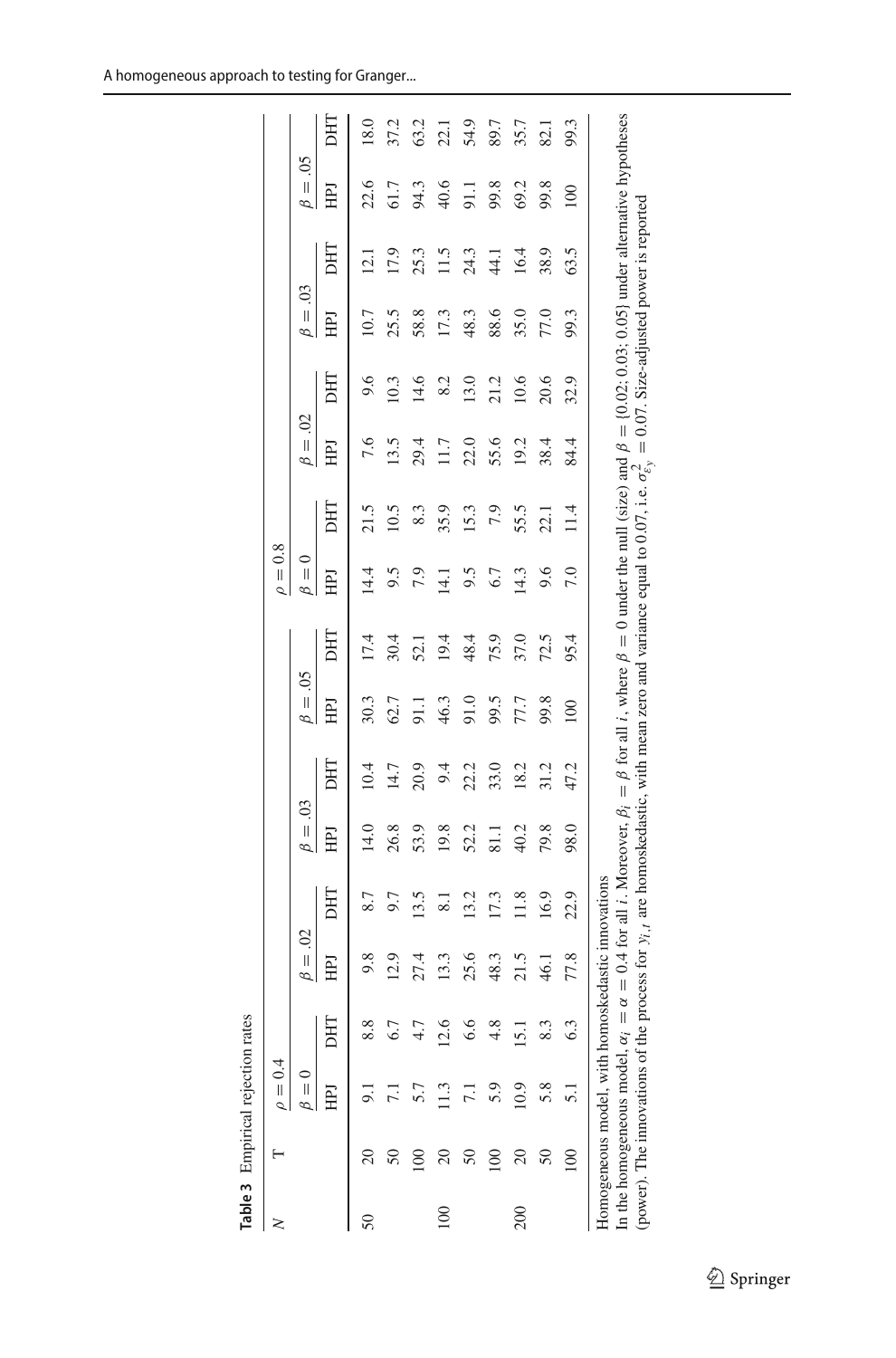|    | $\rho=0.4$  |                                                  |      |                                                                                                                                                                                                                                                 |                  |      |      |                    | $\rho=0.8$  |      |                    |      |                  |      |                           |            |
|----|-------------|--------------------------------------------------|------|-------------------------------------------------------------------------------------------------------------------------------------------------------------------------------------------------------------------------------------------------|------------------|------|------|--------------------|-------------|------|--------------------|------|------------------|------|---------------------------|------------|
|    | $\beta = 0$ |                                                  |      | $E[\beta_i] = .02$                                                                                                                                                                                                                              | $E[\beta_i]=.03$ |      |      | $E[\beta_i] = .05$ | $\beta = 0$ |      | $E[\beta_i] = .02$ |      | $E[\beta_i]=.03$ |      | $E\left[\beta_{i}\right]$ | $= 0.5$    |
|    |             |                                                  | ΕĒ   | DHT                                                                                                                                                                                                                                             | ĒЩ               | DHT  | EH   | DHT                | Ē           | DHT  | Ē                  | DHT  | HPJ              | DHT  | Ξ                         | DHT        |
|    |             |                                                  | 10.3 | 8.0                                                                                                                                                                                                                                             | 16.6             | 9.8  | 31.3 | 16.7               | 13.7        | 22.5 | 8.7                | 8.7  | 14.0             | 10.2 | 23.9                      | 18.3       |
|    | 6.6         |                                                  | 14.4 | 10.3                                                                                                                                                                                                                                            | 30.0             | 15.3 | 63.3 | 29.0               | 8.5         | 11.9 | 13.3               | 10.0 | 30.0             | 17.8 | 62.5                      | 35.2       |
|    |             |                                                  | 27.9 | 1.5                                                                                                                                                                                                                                             | 54.9             | 19.1 | 93.2 | 52.3               | 6.9         | 7.4  | 29.5               | 15.8 | 62.5             | 28.8 | 95.8                      | 68.4       |
| 20 | 10.6        |                                                  | 11.9 | 9.5                                                                                                                                                                                                                                             | 22.2             | 13.7 | 47.0 | 23.8               | 14.7        | 36.8 | 9.2                | 9.0  | 18.3             | 13.8 | 37.7                      | 22.0       |
|    | 6.8         |                                                  | 25.7 | 11.3                                                                                                                                                                                                                                            | 48.1             | 18.7 | 91.2 | 44.7               | 9.1         | 15.5 | 24.1               | 14.9 | 48.0             | 25.3 | 90.8                      | 58.4       |
|    | 5.5         |                                                  | 49.6 | 18.6                                                                                                                                                                                                                                            | 81.7             | 30.8 | 100  | 72.9               | 6.6         | 8.3  | 58.5               | 26.7 | 89.1             | 46.8 | 100                       | 90.5       |
|    | 10.3        | 13.8                                             | 24.4 | 15.1                                                                                                                                                                                                                                            | 41.4             | 21.2 | 78.9 | 41.1               | 14.9        | 56.4 | 19.5               | 15.9 | 32.3             | 23.4 | 69.5                      | 44.2       |
|    | 5.8         |                                                  | 49.2 | 18.1                                                                                                                                                                                                                                            | 80.1             | 30.8 | 9.6  | 71.4               | Ξ           | 22.5 | 41.6               | 23.1 | 75.4             | 41.3 | 99.8                      | 84.2       |
|    | 6.5         |                                                  | 75.1 | 24.2                                                                                                                                                                                                                                            | 98.1             | 48.9 | 100  | 94.7               | 8.4         | 11.0 | 83.9               | 35.3 | 99.5             | 66.0 | 100                       | <b>LGG</b> |
|    |             | In the heterogeneous model, $\alpha_i$           |      | $= \alpha + \xi_1^{(y)}$ with $\alpha = 0.4$ and $\xi_1^{(y)} \sim i.i.d.U[-0.15, 0.15]$ , such that $E[\alpha_i] = 0.4$ . Under the null, $\beta_i = \beta = 0$ . Under the alternative<br>Heterogeneous model, with homoskedastic innovations |                  |      |      |                    |             |      |                    |      |                  |      |                           |            |
|    |             | hypothesis, $\beta_i = \beta + \xi_i^{(x)}$ with |      | $\beta = \{0.02, 0.03, 0.05\}$ and $\xi_i^{(N)} \sim i.i.d. U[-0.10, 0.10]$ . The innovations of the process for $y_i$ , are homoskedastic, with mean zero and                                                                                  |                  |      |      |                    |             |      |                    |      |                  |      |                           |            |
|    |             |                                                  |      | variance equal to 0.07, i.e. $\sigma_{\varepsilon_v}^2 = 0.07$ . Size-adjusted power is reported                                                                                                                                                |                  |      |      |                    |             |      |                    |      |                  |      |                           |            |

<span id="page-16-0"></span>Table 4 Empirical rejection rates **Table 4** Empirical rejection rates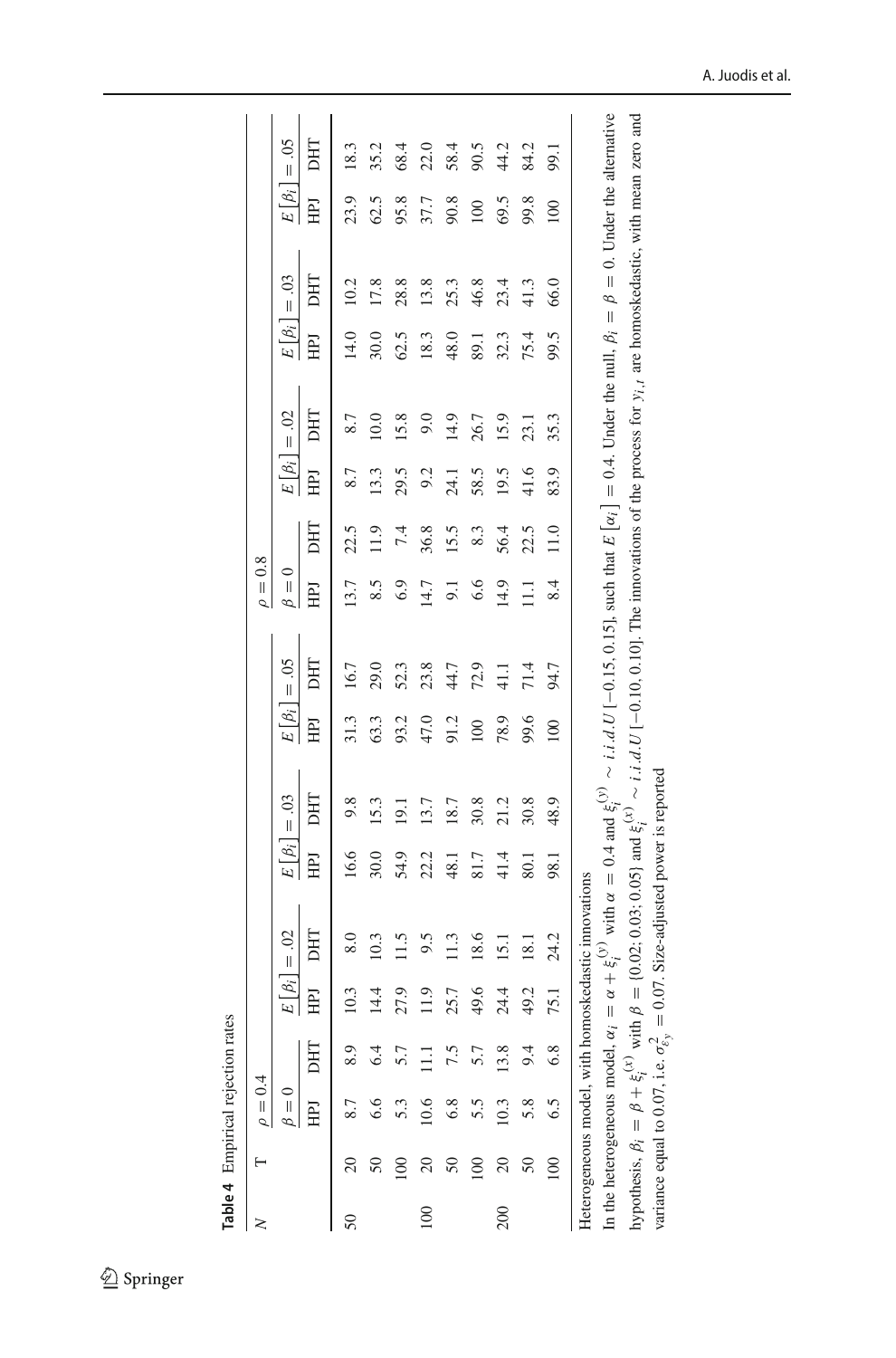<span id="page-17-0"></span>Table 5 Empirical rejection rates

|                      | $\rho=0.4$                           |         |                                        |                                                                                                                                                                                                                                                |                                |      |                                        |            | $\rho=0.8$ |               |                                    |                     |                             |                      |                                         |      |
|----------------------|--------------------------------------|---------|----------------------------------------|------------------------------------------------------------------------------------------------------------------------------------------------------------------------------------------------------------------------------------------------|--------------------------------|------|----------------------------------------|------------|------------|---------------|------------------------------------|---------------------|-----------------------------|----------------------|-----------------------------------------|------|
|                      | $\beta = 0$                          |         | $\overline{0}$<br>$\lvert \rvert$<br>B |                                                                                                                                                                                                                                                | 03<br>$\label{eq:1} \bigsqcup$ |      | $\overline{5}$<br>$\lvert \rvert$<br>B |            | $\beta=0$  |               | $\overline{0}$<br>$\parallel$<br>B |                     | $\ddot{\circ}$<br>$\beta =$ |                      | $\overline{5}$<br>$\frac{\beta}{\beta}$ |      |
|                      | HPJ                                  | DHT     | ĒЕ                                     | DHT                                                                                                                                                                                                                                            | E                              | DHT  | Ē                                      | <b>DHT</b> | E          | DHT           | E                                  | DHT                 | E                           | FН                   | E                                       | DHT  |
|                      | 8.7                                  | 9.4     | 9.6                                    | 8.4                                                                                                                                                                                                                                            | 14.3                           | 13.4 | 29.2                                   | 25.0       | 11.2       | 24.4          | 8.6                                | 6.8                 | 12.8                        | 10.3                 | 22.8                                    | 21.3 |
|                      |                                      | 7.5     | 12.0                                   | 12.9                                                                                                                                                                                                                                           | 25.6                           | 23.1 | 54.7                                   | 52.2       | 9.7        | 12.3          | 11.3                               | 11.5                | 23.1                        | 22.8                 | 55.1                                    | 55.6 |
|                      |                                      | $5.8$   | 23.7                                   | 20.2                                                                                                                                                                                                                                           | 45.7                           | 39.2 | 88.3                                   | 78.1       | 7.9        | 51            | 30.2                               | 24.4                | 57.5                        | 47.1                 | 93.3                                    | 88.4 |
| 20                   | 9.3                                  | 10.9    | 13.6                                   | $11.7$                                                                                                                                                                                                                                         | 21.1                           | 18.8 | 42.0                                   | 41.0       | 11.6       | 36.9          | 9.7                                | 10.0                | 17.1                        | 13.5                 | 35.8                                    | 32.8 |
|                      | 6.2                                  | 6.4     | 23.4                                   | 20.3                                                                                                                                                                                                                                           | 46.5<br>77.0                   | 40.3 | 87.8                                   | 80.1       | 8.8        | 15.1          | 21.1                               | 17.9                | 42.4<br>87.0                | 36.6                 | 86.4                                    | 82.2 |
| $_{\odot}^{\circ}$   | 5.5                                  |         | 45.2                                   | 28.3                                                                                                                                                                                                                                           |                                | 59.7 | 99.3                                   | 97.0       | 5.8        | $8.2\,$       | 55.6                               | 40.6                |                             | 73.6                 | 99.9                                    | 99.6 |
| 20                   | 9.8                                  | 5.2 9.2 | 19.6                                   | 15.2                                                                                                                                                                                                                                           | 37.5                           | 28.4 | 71.9                                   | 63.9       | 11.6       | 57.6          | 17.8                               | 12.2                | 31.4                        | 23.9                 | 65.3                                    | 53.9 |
|                      | 6.2                                  |         | 42.1                                   | 28.6                                                                                                                                                                                                                                           | 73.9                           | 54.3 | 99.1                                   | 95.2       | 7.5        | 24.1          | 39.5                               | 29.1                | 73.7                        | 59.2                 | 99.2                                    | 96.8 |
| $\approx$            | 5.2                                  | $\circ$ | 73.6                                   | 51.4                                                                                                                                                                                                                                           | 96.8                           | 86.0 | 100                                    | 100        | 7.4        | 11.3          | 80.4                               | 58.1                | 98.7                        | 92.8                 | 100                                     | 100  |
|                      | In the homogeneous model, $\alpha_i$ |         |                                        | $\alpha = \alpha = 0.4$ , and $\beta_i = \beta$ for all <i>i</i> , where $\beta = 0$ under the null (size) and $\beta = \{0.02, 0.03, 0.05\}$ under alternative hypotheses (power). The<br>Homogeneous model, with heteroskedastic innovations |                                |      |                                        |            |            |               |                                    |                     |                             |                      |                                         |      |
| $\ddot{\phantom{a}}$ |                                      |         |                                        | $\frac{1}{2}$                                                                                                                                                                                                                                  |                                |      |                                        |            |            | $\frac{1}{2}$ |                                    | $\gamma$ – $[0.66]$ | ;<br>;<br>;                 | $\ddot{\phantom{a}}$ | $\ddot{\phantom{0}}$                    |      |

innovations of the process for  $y_i$ , are heteroskedastic, i.e.  $\sigma_{\xi_2}^2$  is scaled by  $\xi_1^{(e)} \sim i.i.d$ .  $U[0, 2]$ , such that  $E\left[\sigma_{\xi_2}^2, i\right] = \sigma_{\xi_2}^2 E\left[\xi_1^{(e)}\right] = 0.07$ . Size-adjusted power is reported innovations of the process for  $y_{i,t}$  are heteroskedastic, i.e.  $\sigma_{\xi_j}^2$  is scaled by  $\xi_i^{(s)} \sim i.i.d.U$  [0, 2], such that  $E\left[\sigma_{\xi_j,i}^2\right] = \sigma_{\xi_j}^2 E\left[\xi_i^{(s)}\right] = 0.07$ . Size-adjusted power is reported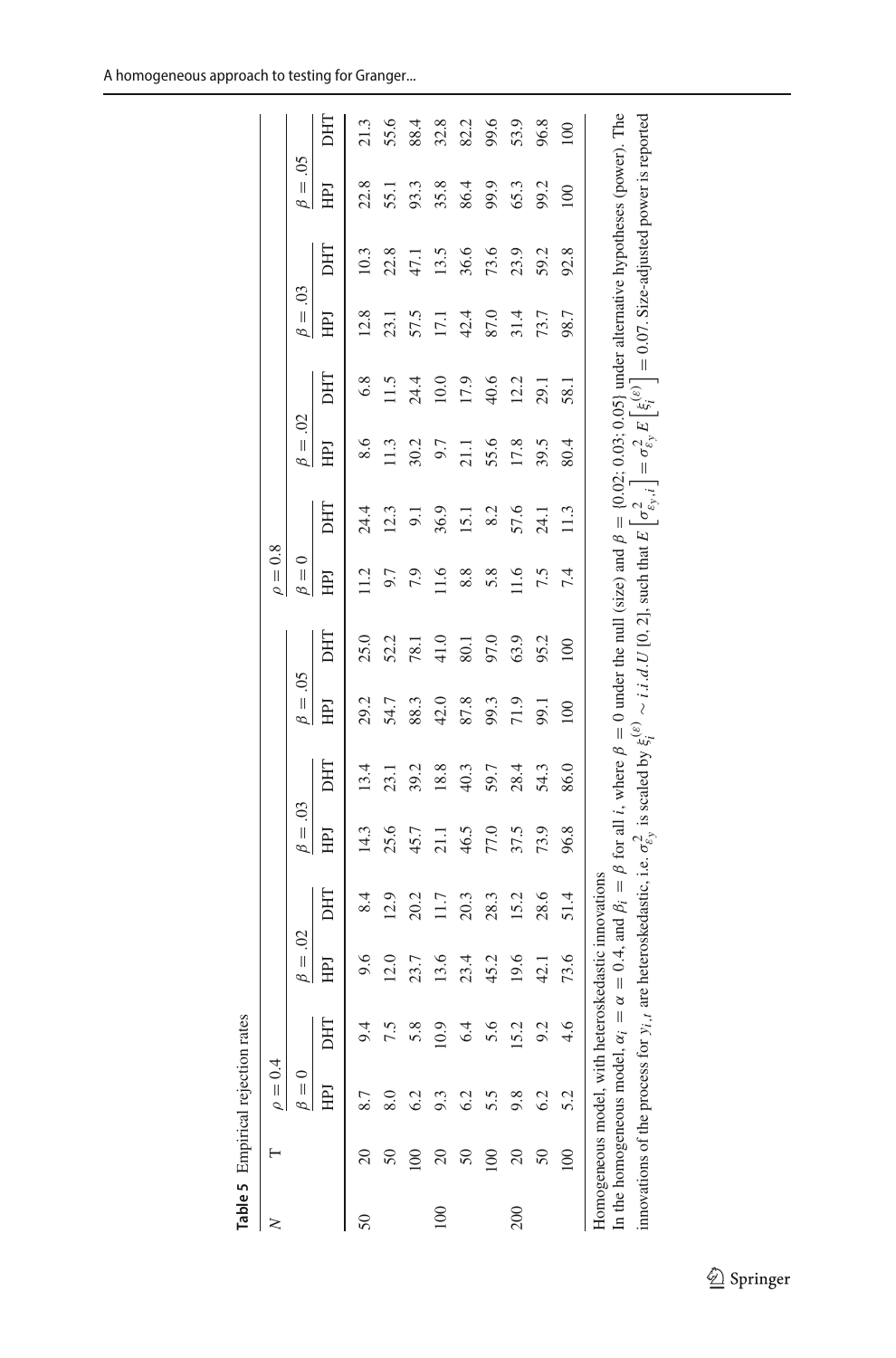|     |     | $\rho=0.4$  |                                        |      |                                                       |              |                                                                                                                                                                                                                                                                                                                                                                                                                                                                                                                                                                                                 |                         |         | $\rho=0.8$  |      |                         |         |                 |      |              |        |
|-----|-----|-------------|----------------------------------------|------|-------------------------------------------------------|--------------|-------------------------------------------------------------------------------------------------------------------------------------------------------------------------------------------------------------------------------------------------------------------------------------------------------------------------------------------------------------------------------------------------------------------------------------------------------------------------------------------------------------------------------------------------------------------------------------------------|-------------------------|---------|-------------|------|-------------------------|---------|-----------------|------|--------------|--------|
|     |     | $\beta = 0$ |                                        |      | $E \beta_i =0.2$                                      | $E \beta_i $ | $= .03$                                                                                                                                                                                                                                                                                                                                                                                                                                                                                                                                                                                         | $E\left[\beta_i\right]$ | $= 0.5$ | $\beta = 0$ |      | $E\left[\beta_i\right]$ | $= .02$ | $E \beta_i =03$ |      | $E \beta_i $ | $50 =$ |
|     |     | Ë           |                                        | E    | <b>DHT</b>                                            | E            | DHT                                                                                                                                                                                                                                                                                                                                                                                                                                                                                                                                                                                             | Ξ                       | DHT     | Ē           | DHT  | Ē                       | DHT     | Ē               | DHT  | Ē            | DHT    |
|     |     |             |                                        | 6.4  | 10.4                                                  | 12.1         | $\frac{14.1}{5}$                                                                                                                                                                                                                                                                                                                                                                                                                                                                                                                                                                                | 23.8                    | 25.0    | 13.4        | 23.3 | 8.7                     | 10.8    | 12.6            | 15.2 | 25.3         | 23.5   |
|     |     |             |                                        | 13.3 | 11.8                                                  | 23.2         | 21.0                                                                                                                                                                                                                                                                                                                                                                                                                                                                                                                                                                                            | 55.7                    | 51.5    | 9.1         | 10.8 | 12.9                    | 15.7    | 24.0            | 26.7 | 59.8         | 61.9   |
|     |     |             |                                        | 21.3 | 19.1                                                  | 44.1         | 39.8                                                                                                                                                                                                                                                                                                                                                                                                                                                                                                                                                                                            | 85.2                    | 83.0    | 7.5         | 7.0  | 28.2                    | 25.4    | 56.4            | 49.3 | 93.3         | 91.2   |
|     |     |             |                                        | 12.2 | 10.6                                                  | 21.9         | 16.8                                                                                                                                                                                                                                                                                                                                                                                                                                                                                                                                                                                            | 42.6                    | 35.6    | 11.5        | 36.4 | 11.0                    | 8.8     | 19.9            | 13.3 | 39.5         | 30.0   |
|     |     |             |                                        | 22.7 | 19.2                                                  | 46.1         | 33.6                                                                                                                                                                                                                                                                                                                                                                                                                                                                                                                                                                                            | 85.7                    | 77.0    | 8.5         | 15.4 | 22.7                    | 20.0    | 46.7            | 39.1 | 86.9         | 82.8   |
|     |     | 6.6         |                                        | 43.6 | 27.0                                                  | 75.4         | 58.1                                                                                                                                                                                                                                                                                                                                                                                                                                                                                                                                                                                            | 99.4                    | 97.3    | 7.7         | 10.0 | 54.7                    | 37.5    | 86.0            | 72.7 | 100.0        | 99.5   |
| 200 |     |             | 15.7                                   | 22.2 | 16.8                                                  | 37.4         | 25.4                                                                                                                                                                                                                                                                                                                                                                                                                                                                                                                                                                                            | 75.2                    | 58.4    | 10.8        | 58.3 | 18.9                    | 11.9    | 32.2            | 19.6 | 67.5         | 50.6   |
|     |     | 6.3         |                                        | 41.8 | 30.2                                                  | 74.9         | 59.3                                                                                                                                                                                                                                                                                                                                                                                                                                                                                                                                                                                            | 99.1                    | 96.7    | 8.4         | 24.3 | 39.8                    | 31.4    | 75.3            | 60.1 | 99.0         | 98.2   |
|     | 100 | 6.9         |                                        | 67.8 | 45.8                                                  | 96.1         | 82.7                                                                                                                                                                                                                                                                                                                                                                                                                                                                                                                                                                                            | 100.0                   | 100.0   | 7.7         | 12.2 | 79.6                    | 61.3    | 99.0            | 94.5 | 100.0        | 100.0  |
|     |     |             | In the heterogeneous model, $\alpha_i$ |      | Heterogeneous model, with heteroskedastic innovations |              | $= \alpha + \xi_1^{(0)}$ with $\alpha = 0.4$ , and $\xi_1^{(0)} \sim i.i.d.U[-0.15]$ , such that $E[\alpha_i] = 0.4$ . Under the null, $\beta_i = \beta = 0$ . Under the alternative<br>hypothesis, $\beta_i = \beta + \xi_i^{(x)}$ with $\beta = \{0.02, 0.03, 0.05\}$ and $\xi_i^{(x)} \sim i.i.d. U[-0.10, 0.10]$ . The innovations of the process for $y_i$ , are heteroskedastic, i.e. $\sigma_{\xi_i}^2$ is scaled by<br>$\xi_i^{(e)} \sim i.i.d.U[0,2]$ , such that $E\left[\sigma_{e_y,i}^2\right] = \sigma_{e_y}^2 E\left[\xi_i^{(e)}\right] = 0.07$ . Size-adjusted power is reported |                         |         |             |      |                         |         |                 |      |              |        |
|     |     |             |                                        |      |                                                       |              |                                                                                                                                                                                                                                                                                                                                                                                                                                                                                                                                                                                                 |                         |         |             |      |                         |         |                 |      |              |        |

<span id="page-18-0"></span>Table 6 Empirical rejection rates **Table 6** Empirical rejection rates

## $\underline{\textcircled{\tiny 2}}$  Springer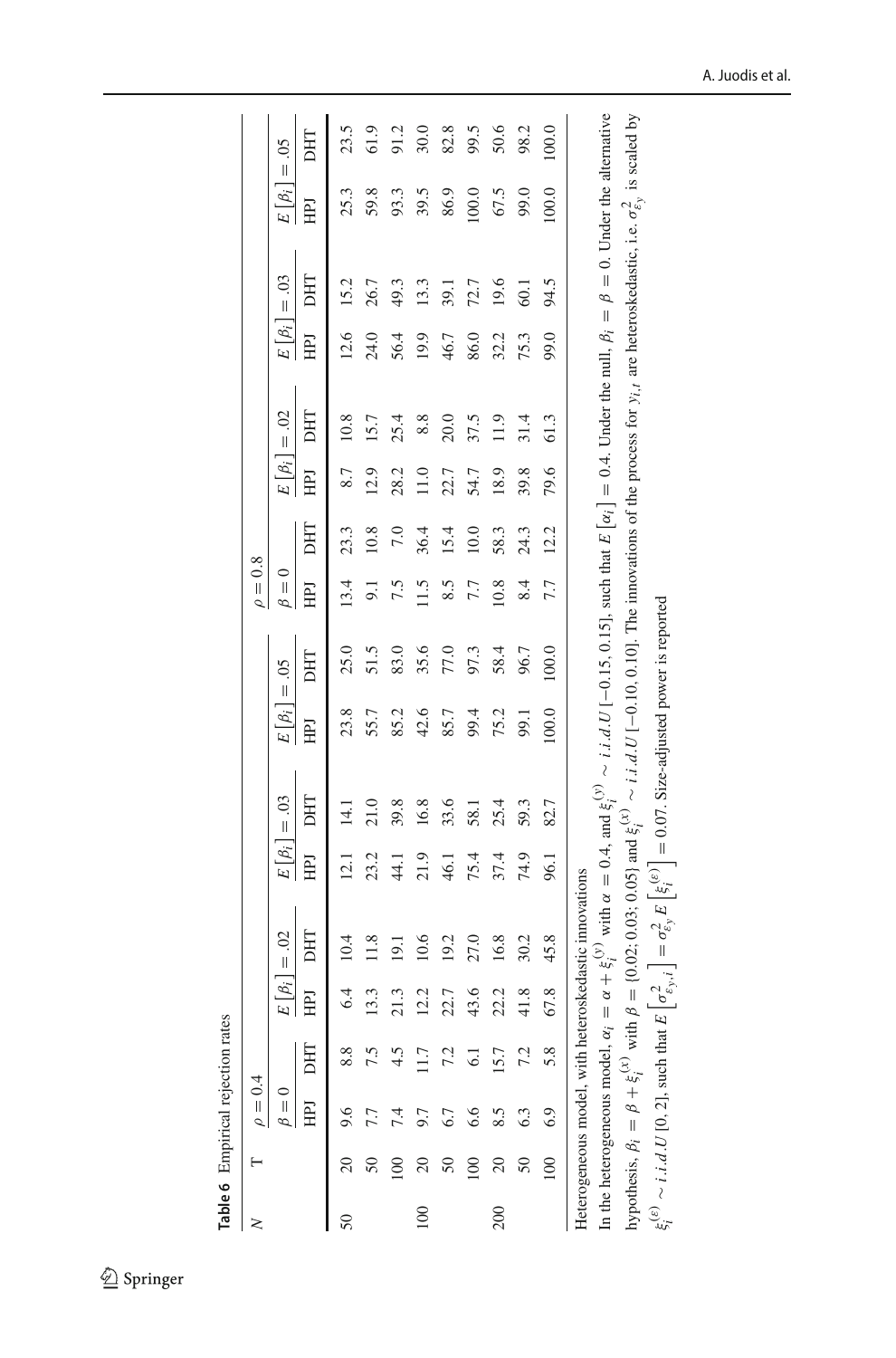#### **References**

- <span id="page-19-20"></span>Altunbas Y, Carbo S, Gardener EP, Molyneux P (2007) Examining the relationships between capital, risk and efficiency in European banking. Eur Financ Manag 13:49–70
- <span id="page-19-2"></span>Anderson TW, Hsiao C (1982) Formulation and estimation of dynamic models using panel data. J Econom 18:47–82
- <span id="page-19-27"></span>Ando T, Bai J (2017) Clustering huge number of financial time series: a panel data approach with highdimensional predictors and factor structures. J Am Stat Assoc 112:1182–1198
- <span id="page-19-18"></span>Arellano M (1987) Computing robust standard errors for within-groups estimators. Oxf Bull Econ Stat 49:431–434
- <span id="page-19-6"></span>Arellano M (2016) Modeling optimal instrumental variables for dynamic panel data models. Res Econ 70:238–261
- <span id="page-19-26"></span>Bai J (2009) Panel data models with interactive fixed effects. Econometrica 77:1229–1279
- <span id="page-19-3"></span>Binder M, Hsiao C, Pesaran MH (2005) Estimation and inference in short panel vector autoregressions with unit root and cointegration. Econom Theory 21:795–837
- <span id="page-19-15"></span>Chambers MJ (2013) Jackknife estimation of stationary autoregressive models. J Econom 172:142–157
- <span id="page-19-24"></span>Chudik A, Pesaran MH (2015) Common correlated effects estimation of heterogeneous dynamic panel data models with weakly exogenous regressors. J Econom 188:393–420
- <span id="page-19-16"></span>Chudik A, Pesaran MH, Yang J-C (2018) Half-panel Jackknife fixed effects estimation of panels with weakly exogenous regressor. J Appl Econom 33:816–836
- <span id="page-19-19"></span>Cui G, Sarafidis V, Yamagata T (2020) Large IV estimation of spatial dynamic panels with interactive effects: large sample theory and an application on bank attitude toward risk. Working Paper MPRA Paper No. 102488, Munich Personal RePEc Archive
- <span id="page-19-13"></span>Dhaene G, Jochmans K (2015) Split-panel Jackknife estimation of fixed-effect models. Rev Econ Stud 82:991–1030
- <span id="page-19-8"></span>Dumitrescu E-I, Hurlin C (2012) Testing for Granger non-causality in heterogeneous panels. Econ Model 29:1450–1460
- <span id="page-19-14"></span>Fernández-Val I, Lee J (2013) Panel data models with nonadditive unobserved heterogeneity: estimation and inference. Quant Econ 4:453–481
- <span id="page-19-0"></span>Granger CWJ (1969) Investigating causal relations by econometric models and cross-spectral methods. Econometrica 37:424–438
- <span id="page-19-17"></span>Hahn J, Kuersteiner G (2002) Asymptotically unbiased inference for a dynamic panel model with fixed effects when both N and T are large. Econometrica 70(4):1639–1657
- <span id="page-19-1"></span>Holtz-Eakin D, Newey WK, Rosen HS (1988) Estimating vector autoregressions with panel data. Econometrica 56:1371–1395
- <span id="page-19-9"></span>Im KS, Pesaran M, Shin Y (2003) Testing or unit roots in heterogeneous panels. J Econom 115:53–74

<span id="page-19-5"></span>Juodis A (2013) A note on bias-corrected estimation in dynamic panel data models. Econ Lett 118:435–438

- <span id="page-19-7"></span>Juodis A (2018) First difference transformation in panel VAR models: robustness, estimation and inference. Econom Rev 37:650–693
- <span id="page-19-29"></span>Juodis A, Sarafidis V (2018) Fixed T dynamic panel data estimators with multifactor errors. Econom Rev 37:893–929
- <span id="page-19-28"></span>Juodis A, Sarafidis V (2020) A linear estimator for factor-augmented fixed-T panels with endogenous regressors. J Bus Econ Stat:1–15
- <span id="page-19-25"></span>Juodis A, Karabıyık H, Westerlund J (2020) On the robustness of the pooled CCE estimator. J Econom **(forthcoming)**
- <span id="page-19-12"></span>Karavias Y, Tzavalis E (2016) Local power of fixed-T panel unit root tests with serially correlated errors and incidental trends. J Time Ser Anal 37:222–239
- <span id="page-19-4"></span>Karavias Y, Tzavalis E (2017) Local power of panel unit root tests allowing for structural breaks. Econom Rev 36:1123–1156
- <span id="page-19-21"></span>Lin C, Ng S (2012) Estimation of panel data models with parameter heterogeneity when group membership is unknown. J Econom Methods 1:42–55
- <span id="page-19-22"></span>Lopez L, Weber S (2017) Testing for Granger causality in panel data. Stata J 4:972–984
- <span id="page-19-10"></span>Neyman J, Scott EL (1948) Consistent estimation from partially consistent observations. Econometrica 16:1–32
- <span id="page-19-11"></span>Nickell S (1981) Biases in dynamic models with fixed effects. Econometrica 49:1417–1426
- <span id="page-19-23"></span>PesaranMH (2006) Estimation and inference in large heterogeneous panels with a multifactor error structure. Econometrica 74:967–1012